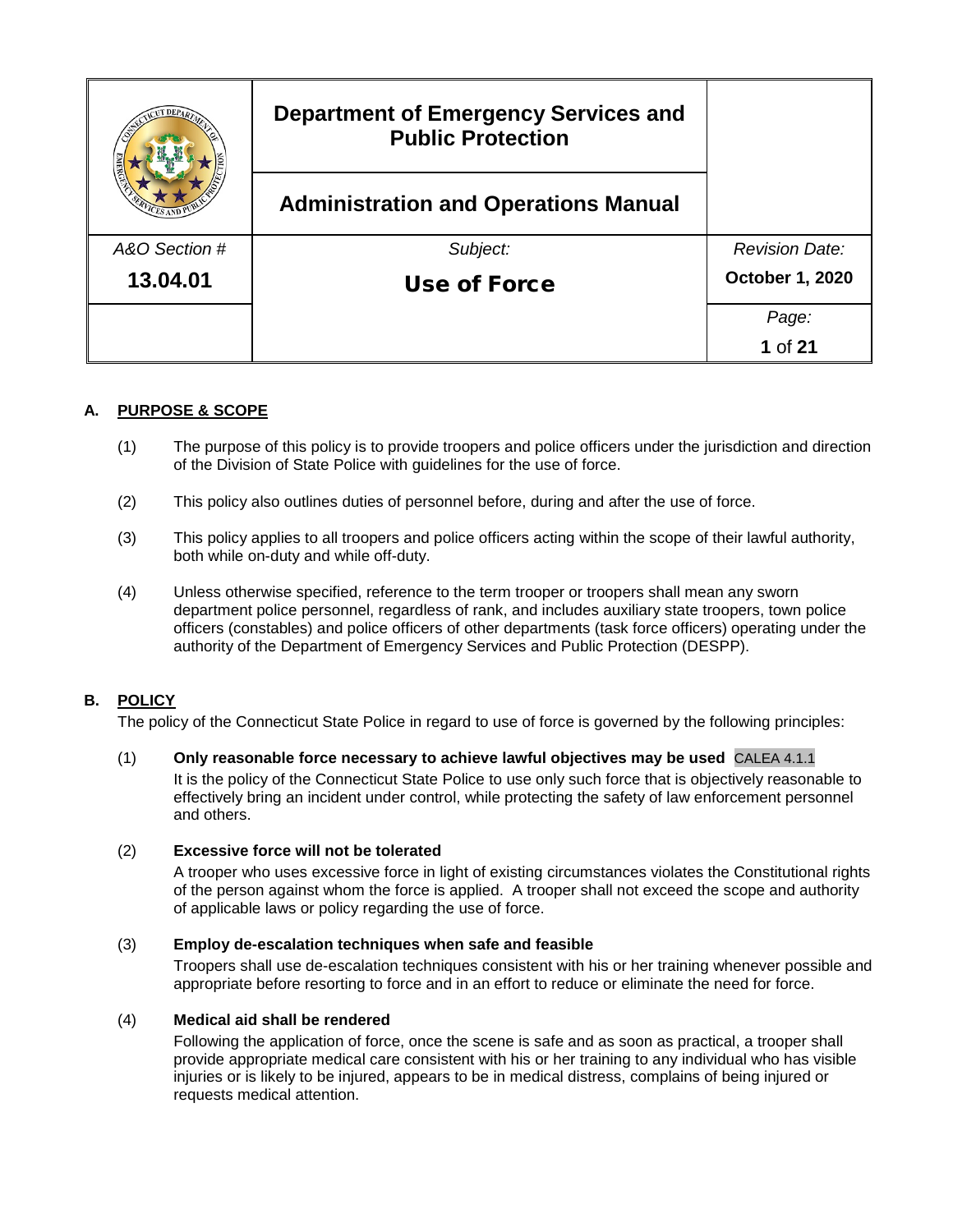## (5) **Do not react angrily or punitively**

A trooper is never justified in using physical force to punish a suspect or to retaliate for physical or verbal abuse.

### (6) **Duty to intervene**

Any trooper acting in his or her law enforcement capacity who witnesses another trooper or police officer using force that the witnessing trooper objectively knows to be unreasonable, excessive or illegal shall intervene and attempt to stop such other trooper or police officer from using such force. The interceding trooper shall report the incident to a supervisor as soon as possible. Retaliation against anyone who takes action to intervene or reports such an incident is prohibited.

## (7) **Training and proficiency required**

Prior to being authorized to carry any lethal or less-lethal weapon or firearm, troopers shall first receive copies of all use of force policies, have received initial training on the weapon's use, and demonstrated proficiency in the use of such weapon and any associated techniques.

## (8) **Knowledge of the law shall be current**

Each trooper shall be knowledgeable about current, relevant state and federal statutes and State Police policy regarding the use of force.

## (9) **All uses of force shall be reported to a supervisor and investigated**

Troopers shall promptly notify a supervisor whenever they, or another trooper, use force, and shall document the facts and circumstance of such instances in a written report. This shall also include instances involving the pointing of firearm or a conducted electrical weapon at a subject. Supervisors shall investigate and document all uses of force pursuant to department policy.

## **C. DEFINITIONS**

- (1) **Deadly Physical Force —** Means physical force which can reasonably be expected to cause death or serious physical injury (C.G.S. § 53a-3(5)).
- (2) **Less-Lethal Force —** Means any use of force other than that which is considered deadly physical force that involves physical effort to control, restrain, or overcome the resistance of another.
- (3) **Objectively Reasonable —** The determination that the necessity for using force and the level of force used is based upon the officer's evaluation of the situation in light of the totality of the circumstances known to the officer at the time the force is used and upon what a reasonable officer would use under the same or similar situations.
- (4) **De-escalation —** Taking action or communicating verbally or non-verbally during a potential force encounter in an attempt to stabilize the situation and reduce the immediacy of the threat so that more time, options, and resources can be called upon to resolve the situation without the use of force or with a reduction in the force necessary. De-escalation may include the use of such techniques as command presence, advisements, warnings, verbal persuasion, and tactical repositioning.
- (5) **Choke Hold —** Means any hold that inhibits breathing or blood flow by compression of the airway in the neck, including a:
	- (a) Carotid restraint hold, a hold that inhibits blood flow by compression of the blood vessels in the neck;
	- (b) Lateral vascular neck constraint; or
	- (c) Hold with a knee, elbow or other object to the neck of a prone subject.

A choke hold is considered deadly physical force.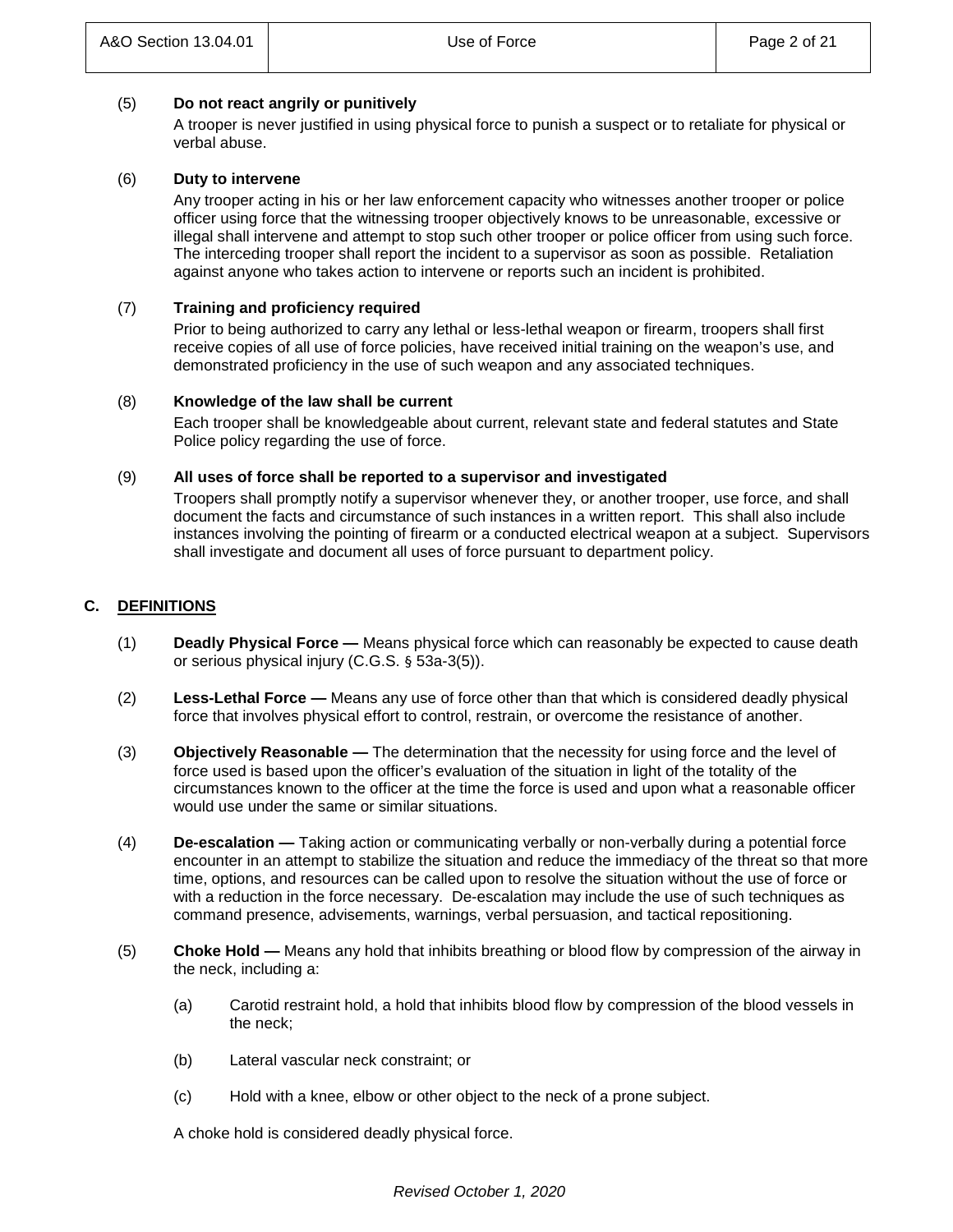- (6) **Serious Physical Injury —** For purpose of this policy and other use of force related policies, means physical injury which creates a substantial risk of death, or which causes serious disfigurement, serious impairment of health or serious loss or impairment of the function of any bodily organ [C.G.S. § 53a-3(4)].
- (7) **Exigent Circumstances —** Those circumstances that would cause a reasonable person to believe that a particular action is necessary to prevent physical harm to an individual, the destruction of relevant evidence, the escape of a suspect, or some other consequence improperly frustrating legitimate law enforcement efforts. [*United States v. McConney*, 728 F.2<sup>nd</sup> 1195, 1199 (9<sup>th</sup> Cir. 1984)]
- (8) **Warning Shot —** Discharge of a firearm for the purpose of compelling compliance from an individual, but not intended to cause physical injury.
- (9) **Subject Resistance —** An act of defiance by an individual opposing a trooper's lawful commands. There are four levels of resistance:
	- (a) **Passive Resistance —** A subject's verbal and/ or physical refusal to comply with a trooper's lawful direction causing the trooper to use physical techniques to establish control. An example of passive resistance is a subject who refuses to move at the trooper's direction.
	- (b) **Active Resistance —** A subject's use of physically evasive movements directed toward the trooper such as bracing, tensing, pushing, or pulling to prevent the trooper from establishing control over the subject. Examples of active resistance include, but are not limited to:
		- 1. A subject physically anchors himself/herself to a person or object to prevent being removed.
		- 2. A subject braces or pulls away from the trooper when the trooper grips the subject's arm.
		- 3. A subject attempts to run when the trooper touches or attempts to grab the subject's arm or shoulder.
	- (c) **Aggressive Resistance —** A subject's active defiance through attacking movements toward a trooper that may cause injury but are not likely to cause death or great bodily harm to the trooper or others. Examples of aggressive resistance include, but are not limited to:
		- 1. A subject who balls up his fist and approaches the trooper.
		- 2. A subject who pushes the trooper back as the trooper tries to take the subject into custody.
		- 3. A subject who grabs any part of the trooper's body.
		- 4. A subject who attempts to strike the trooper.
	- (d) **Deadly Force Resistance —** A subject's hostile, attacking movements, with or without a weapon, that cause a reasonable perception by the trooper that the subject intends to cause, and has the capability of causing, death or serious bodily injury to the trooper or others.
- (10) **Use of Force Decision Making Process —** A three-step circular model used in conjunction with the Use of Force Matrix that involves:
	- (a) Determining the perceived degree of compliance or non-compliance presented;
	- (b) Determining the appropriate control methods, depending on the circumstances confronted, which may involve one or more choices, either used alone or in combination with others; and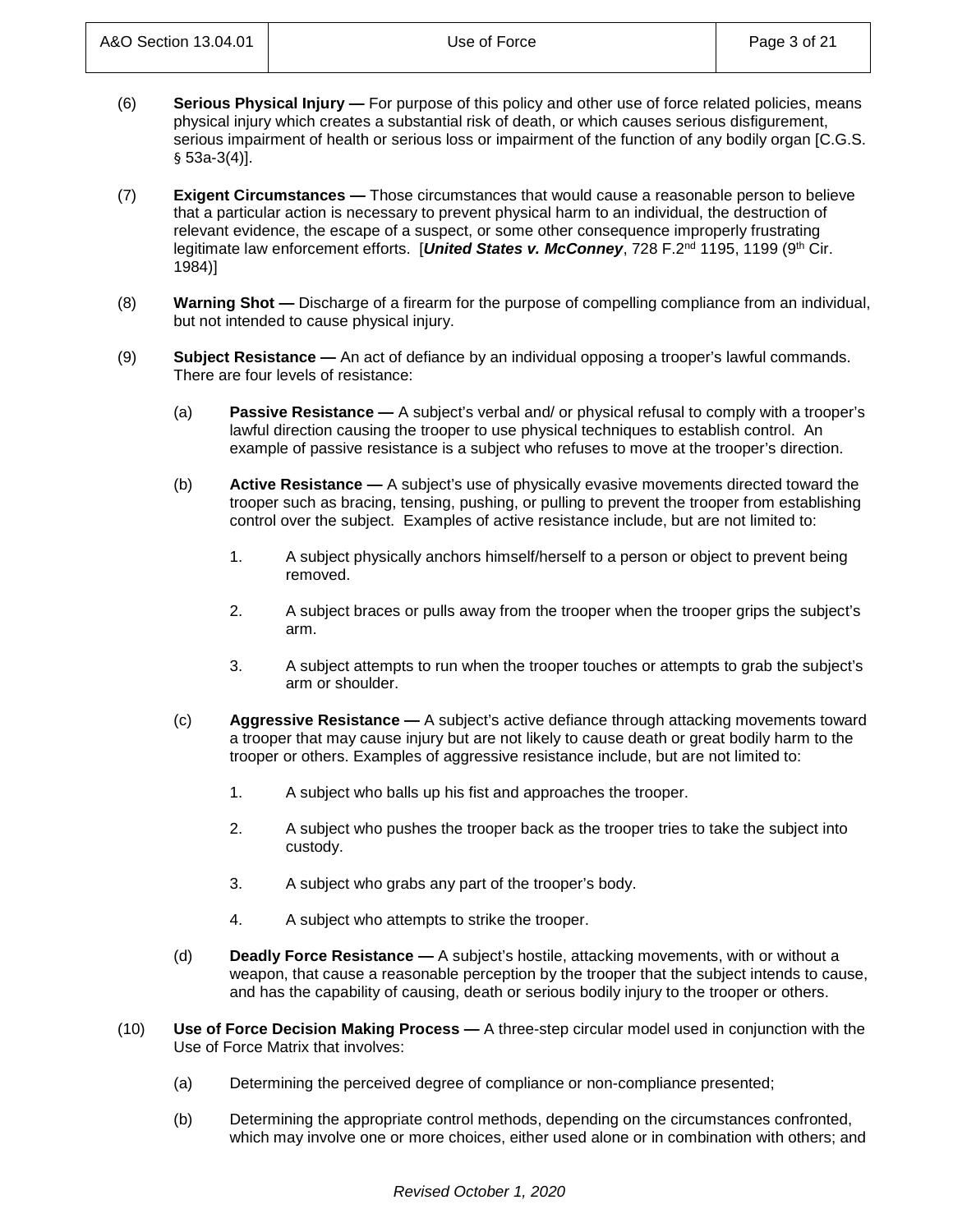- (c) Continually reassessing use of appropriate control methods by repeating the above steps.
- (11) **Totality of the Circumstances —** The facts and information known to the trooper at the time, or reasonably perceived by the trooper, and serve as the basis for the trooper's decision to use force.
- (12) **Acting in a Law Enforcement Capacity —** *For purposes of this policy,* acting in a law enforcement capacity refers to a trooper working in an on-duty capacity (including General Patrol), or otherwise affirmatively asserting police authority by means of his or her conduct.

### **D. STANDARD OF OBJECTIVE REASONABLENESS**

The U.S. Supreme Court has expressed concern that a police officer should not be unduly constrained from protecting himself or others from the use of deadly force because of fear of the outcome of any administrative or judicial review process and has formulated a standard of *"objective reasonableness"* to be used when the propriety of an officer's use of deadly force is at issue.

### (1) *Graham v. Connor*

In accordance with *Graham v. Connor*, 490 US 386, 395 (1989) claims against police officers alleging the use of excessive force, deadly or not, during the course of an arrest, investigative stop or other seizure of a person shall be analyzed under a Fourth Amendment standard of "objective reasonableness."

### (2) **Reasonableness test**

The US Supreme Court observed that *"[t]he test of reasonableness under the Fourth Amendment is not capable of precise definition or mechanical application."* in **Graham v. Connor**, 490 US 386, 396 (1989).

- (a) The U.S. Supreme Court has further observed that the *"proper application [of the reasonable standard] requires careful attention to the facts and circumstances of each particular case, including the severity of the crime at issue, whether the suspect poses an immediate threat to the safety of the officers or others and whether he is actively resisting arrest or attempting to evade arrest by flight."* Id. at 386, 396.
- (b) The U.S. Supreme Court explained the application of objective reasonableness in these terms:
	- 1. "*The question is whether the officers' actions are 'objectively reasonable' in light of the facts and circumstances confronting them...The reasonableness of a particular use of force must be judged from the perspective of a reasonable officer on the scene, rather than with the 20/20 vision of hindsight...the reasonableness' inquiry...is an objective one..."* Id. at 396-399.
	- 2. The Supreme Court further stated that the Fourth Amendment is *"not violated by an arrest based on probable cause, even though the wrong person is arrested...nor by the mistaken execution of a valid search warrant on the wrong premises...With respect to a claim of excessive force, the same standard of reasonableness at the moment applies...."* Id, at 396.

## **E. GENERAL FORCE PROVISIONS – RESPONDING TO RESISTANCE**

The primary purpose for the use of force by law enforcement is to overcome resistance and/or establish control over the subject(s) who is resisting or creating the threat of physical harm to the trooper, themselves, or another person.

(1) As described in section D. regarding objective reasonableness, the decision to use force requires careful attention to the facts and circumstances of each particular case. Factors to consider include, but are not limited to: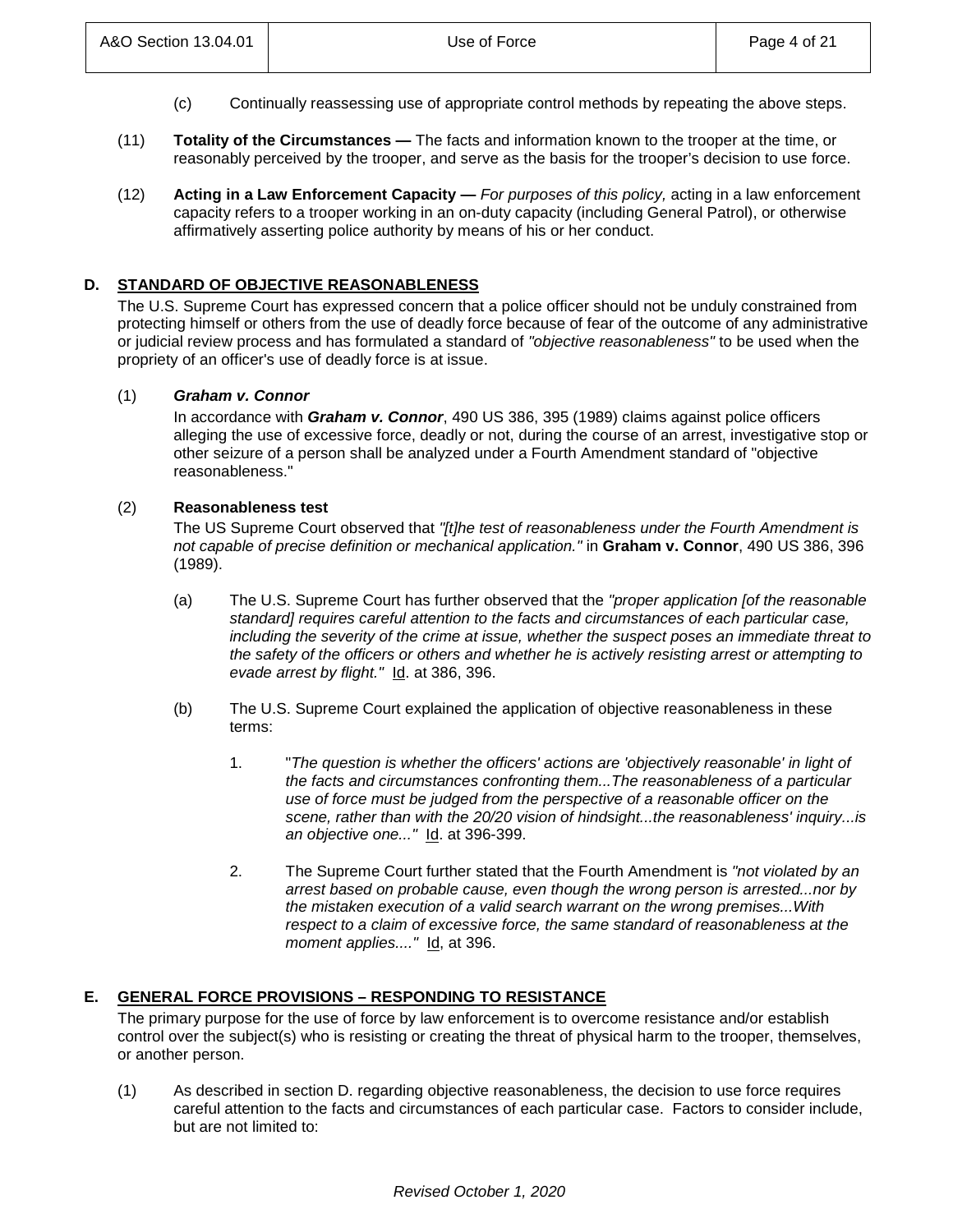- (a) The severity of the crime at issue;
- (b) Whether the suspect poses an immediate threat to the safety of the officer and others; and
- (c) Whether the suspect is actively resisting arrest or attempting to evade arrest by flight.
- (2) When applying department force guidelines to actual situations, troopers shall not unnecessarily or unreasonably endanger themselves or others. Troopers shall be mindful of subjects who may be physically or mentally incapable of responding to law enforcement commands due to a variety of circumstances including, but not limited to, alcohol or drugs, mental impairment, medical conditions, deafness/hard of hearing, or language/cultural barriers.
- (3) The amount of force, the continued use of any force, and the type of equipment utilized all depends upon the situation being faced by the trooper at the time.
	- (a) However, once the threat has been overcome and resistance has ceased, or a subject is securely in custody, the trooper shall discontinue the use of force and address any injuries the suspect or others may have sustained.
- (4) Response to subject resistance through physical force occurs when the subject refuses to comply with a trooper's lawful order and verbal dialogue. There are three levels of force response:
	- (a) *Physical Control:* Use of restraining and/or physical force to achieve compliance or custody through the use of empty-hand or leverage-enhanced techniques, such as pain compliance, restraint devices, takedowns, and striking techniques.
	- (b) *Less-Lethal Weapons:* Use of weapons that are not fundamentally designed to cause death or great bodily harm. Some examples include chemical agent sprays (e.g. Sabre Red), Conducted Electrical Weapons (e.g. TASER), less-lethal impact weapons such as expandable batons and Less-Lethal impact munitions (for those personnel authorized and trained in such impact munitions).
	- (c) *Deadly Force:* Force that is likely to cause death or great bodily harm. Some examples include use of a firearm, eye gouges, empty hand strikes to the throat, choke holds, impact weapon strikes to the head or side of the neck.

**NOTE:** The mere handcuffing of a compliant individual is not considered force.

### (5) **Situational Factors**

In addition to assessing a subject's resistance level, the process of determining the threat potential a trooper is facing also includes considering the following factors (factors are not all-inclusive):

### (a) **Subject Factors:**

- 1. Size, age, and weight of the subject;
- 2. Apparent physical ability/skill level of the subject;
- 3. Number of persons present who are involved or who may become involved;
- 4. Weapons possessed by or readily available to the person;
- 5. Known history of violence by the subject;
- 6. Presence of innocent persons or potential victims in the area;
- 7. Whether the subject can be captured at a later time;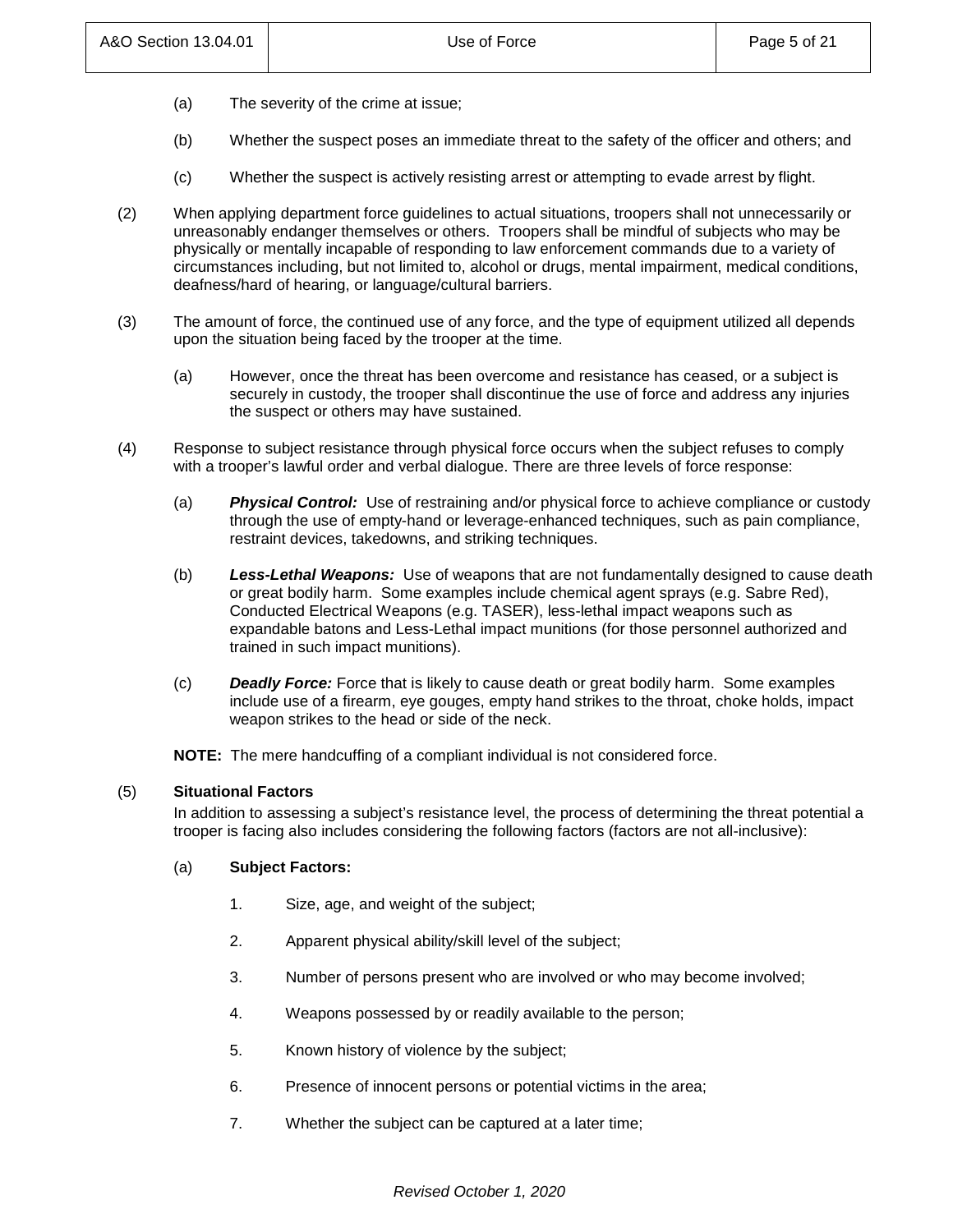8. Whether evidence is likely to be destroyed.

## (b) **Officer Factors:**

- 1. Size, physical ability, and trooper's Safety and Survival tactics and expertise;
- 2. Number of law enforcement officers present;
- 3. Immediate reaction in the case of sudden attack;
- 4. Weapon options or restraint devices available to the trooper;
- 5. Legal justification;
- 6. Agency policies and procedures.

## (c) **Environmental Factors:**

- 1. Physical location;
- 2. General surroundings and the dynamics and dangers associated;
- 3. Lighting conditions;
- 4. Presence of other persons who may become involved as participants or victims;
- 5. Weather;
- 6. Avenues of escape for the subject as well as for the trooper.

### **F. DE-ESCALATION**

### (1) **Overview**

- (a) De-escalation techniques seek to minimize the likelihood to use force during an incident, increase the likelihood of voluntary compliance, and/or lessen the amount of force that may be needed.
- (b) De-escalation techniques involve a range of tactics that can assist in slowing down or stabilizing an incident so that, when safe and feasible under the totality of the circumstances, more time, options, and resources become available to safely resolve an incident.
- (c) The employment of de-escalation techniques may be especially important to maintain trooper and individual safety during encounters with children, youth, and persons experiencing a behavioral health disorder or in crisis.

### (2) **Employing de-escalation techniques**

- (a) A trooper shall use de-escalation techniques consistent with his or her training and experience whenever possible and appropriate before resorting to force and in an effort to reduce or eliminate the need for force. *(Gov. Lamont Exec. Ord. #8, Part 2a)*
- (b) Whenever possible and when such delay will not compromise the safety of the trooper or another, and will not result in the destruction of evidence, escape of a suspect, or commission of a crime, a trooper shall allow an individual time and opportunity to submit to verbal commands before force is used.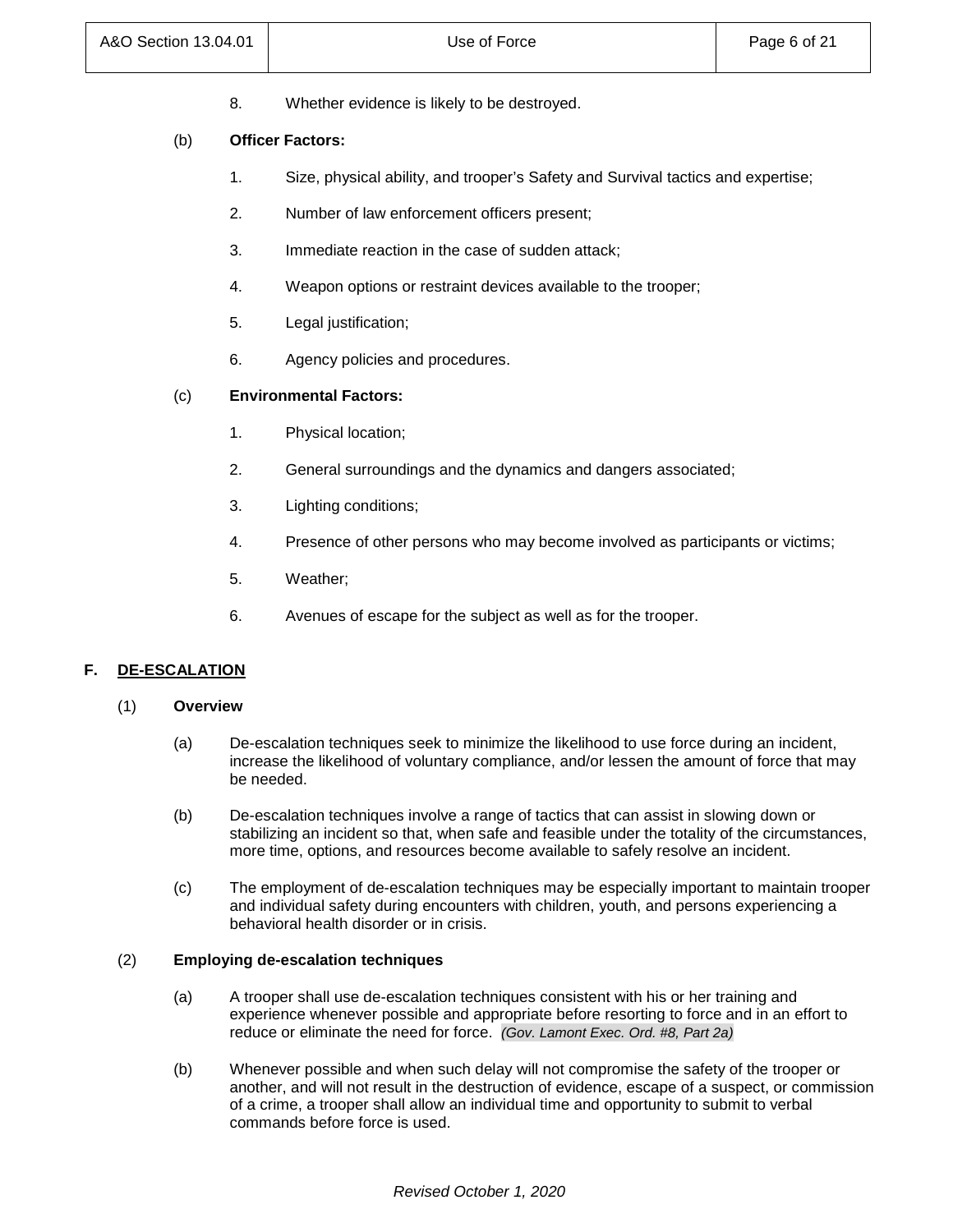### (3) **Examples of de-escalation techniques**

The following de-escalation techniques are examples that troopers may consider utilizing during an incident, but each technique may not be practical for employing in every situation:

- (a) Conducting a threat assessment of the situation upon arrival to help shape the options that may be available to the trooper to resolve the situation;
- (b) Communication techniques to calm an agitated subject and promote rational decision making such as:
	- 1. Ensuring that only one law enforcement officer addresses the person and that other officers present remain detached as much as safety permits;
		- **Note:** The presence of multiple officers that are issuing commands to an agitated subject may escalate the incident by increasing the likelihood of miscommunication, and is less likely to result in a peaceful resolution. Whenever possible, only one member shall communicate with and address the person.
	- 2. Regulating vocal tone and pitch (e.g., speaking slowly in a calm voice, rather than shouting commands);
	- 3. Using calming gestures and facial expressions (e.g., arms extended with palms out; avoiding angry expressions);
	- 4. Sharing the trooper's name, asking the person his/her name, and exhibiting a genuine willingness to listen;
	- 5. Practicing procedural justice techniques, such as explaining the trooper's actions and responding to questions (e.g., directly answering questions about why the police are there or taking action);
	- 6. Verbal persuasion (e.g., explaining, without threats, how the person would benefit from cooperation);
	- 7. Verbal advisements (e.g., respectfully explaining the person's rights or what the police want the person to do);
	- 8. Verbal warnings (e.g., when necessary, notifying the person of the consequences of continued non-cooperation and then offering the person a chance to cooperate); and
	- 9. Avoiding the unnecessary display of weapons, including a CEW, a firearm, a baton, or OC Spray.
- (c) Decreasing the exposure to the potential threat by moving to a safer position. This may involve:
	- 1. Creating distance;
	- 2. Seeking cover;
	- 3. Tactical repositioning;
	- 4. Concealment; and/or
	- 5. Placing barriers between an uncooperative person and the trooper.
- (d) Slowing down the pace of the incident by: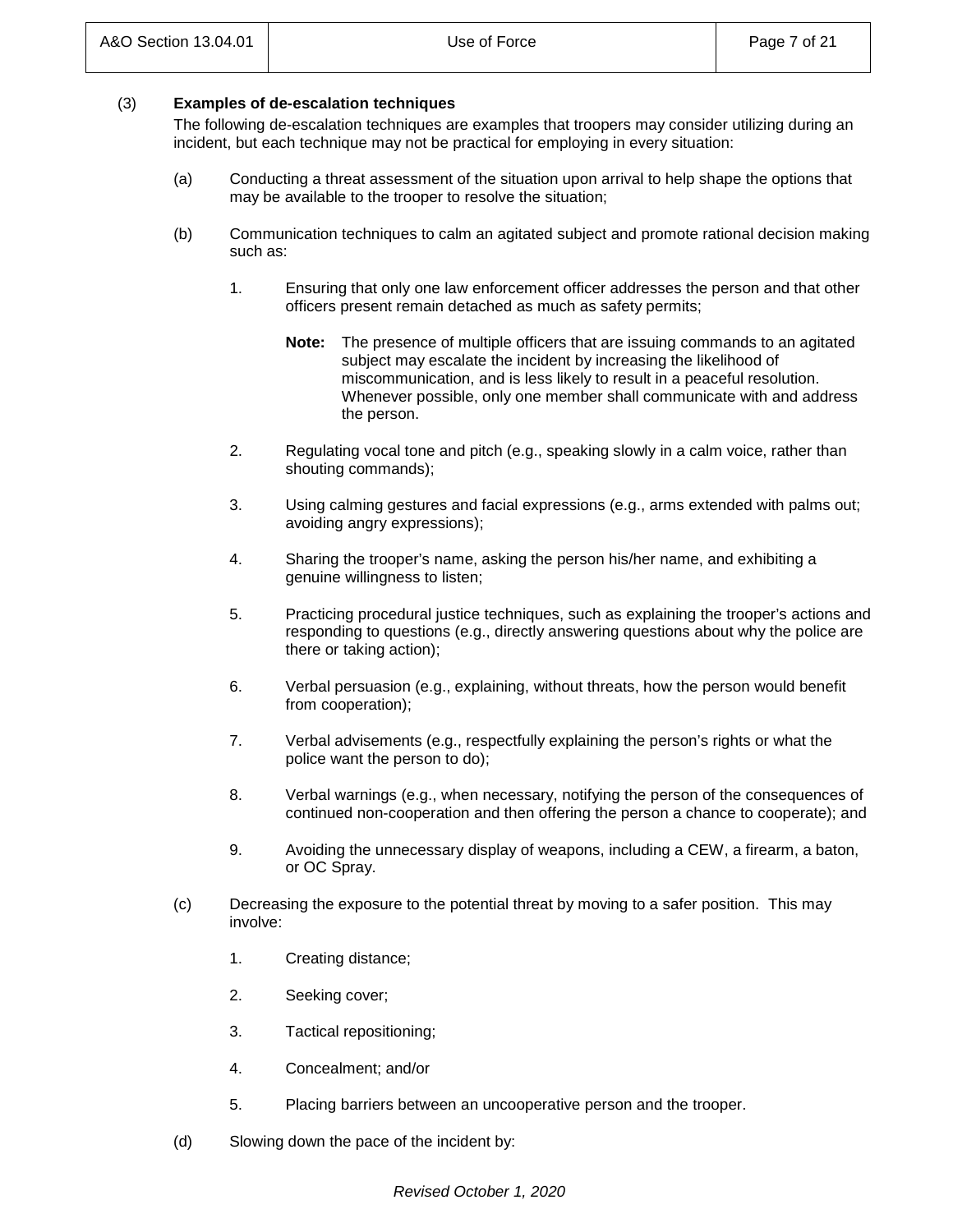- 1. Slowing your speech;
- 2. Taking deep breaths;
- 3. Waiting out the person;
- 4. Avoiding physical confrontation; and/or
- 5. Calling for extra resources outside of the subject's hearing, whenever possible, such as additional troopers and specially-trained personnel with skill sets or tools that would increase the likelihood of a safer resolution.

## **G. USE OF DEADLY FORCE** CALEA 4.1.2

A trooper shall not resort to the use of deadly force if he or she reasonably believes that an alternative to the use of deadly force will avert or eliminate an imminent danger of death or serious bodily harm and achieve the law enforcement purpose at no increased risk to himself or herself or another person. *(Gov. Lamont Exec. Ord. #8, Part 2c)*

## (1) **Statutory authority for use of deadly force under C.G.S. § 53a-22(c), as amended by PA 19-90**

- (a) A trooper is justified to use deadly physical force upon another person when he or she reasonably believes deadly physical force is necessary to:
	- 1. Defend himself or herself or a third person from the use or imminent use of deadly physical force; or
	- 2. Effect an arrest of a person whom he or she reasonably believes has committed or attempted to commit a felony which involved the infliction or threatened infliction of serious physical injury if, where feasible, the trooper has given warning of his or her intent to use deadly physical force; or
	- 3. Prevent the escape from custody of a person whom he or she reasonably believes has committed a felony which involved the infliction of serious physical injury if, where feasible, the trooper has given warning of his or her intent to use deadly physical force.

### (2) *Tennessee v. Garner*

- (a) The U.S. Supreme Court in *Tennessee v. Garner*, 471 US 1 (1985), has established constitutional standards for police use of deadly physical force to prevent the escape of a dangerous fleeing felon.
	- 1. Pursuant to *Tennessee v. Garner*, in situations where a suspect poses no immediate threat to the trooper or others, any harm resulting from failing to immediately apprehend the suspect does not necessarily justify the use of deadly physical force.
	- 2. **Troopers may not use deadly physical force**:
		- [a] Against an unarmed, non-dangerous person; or
		- [b] To prevent the escape of a person who has committed a misdemeanor and who is not considered dangerous.

### (3) **Firearms**

Information pertaining to training, carrying and maintenance of firearms, as well as approved ammunition, are detailed within separate policies found in A&O § 13.4.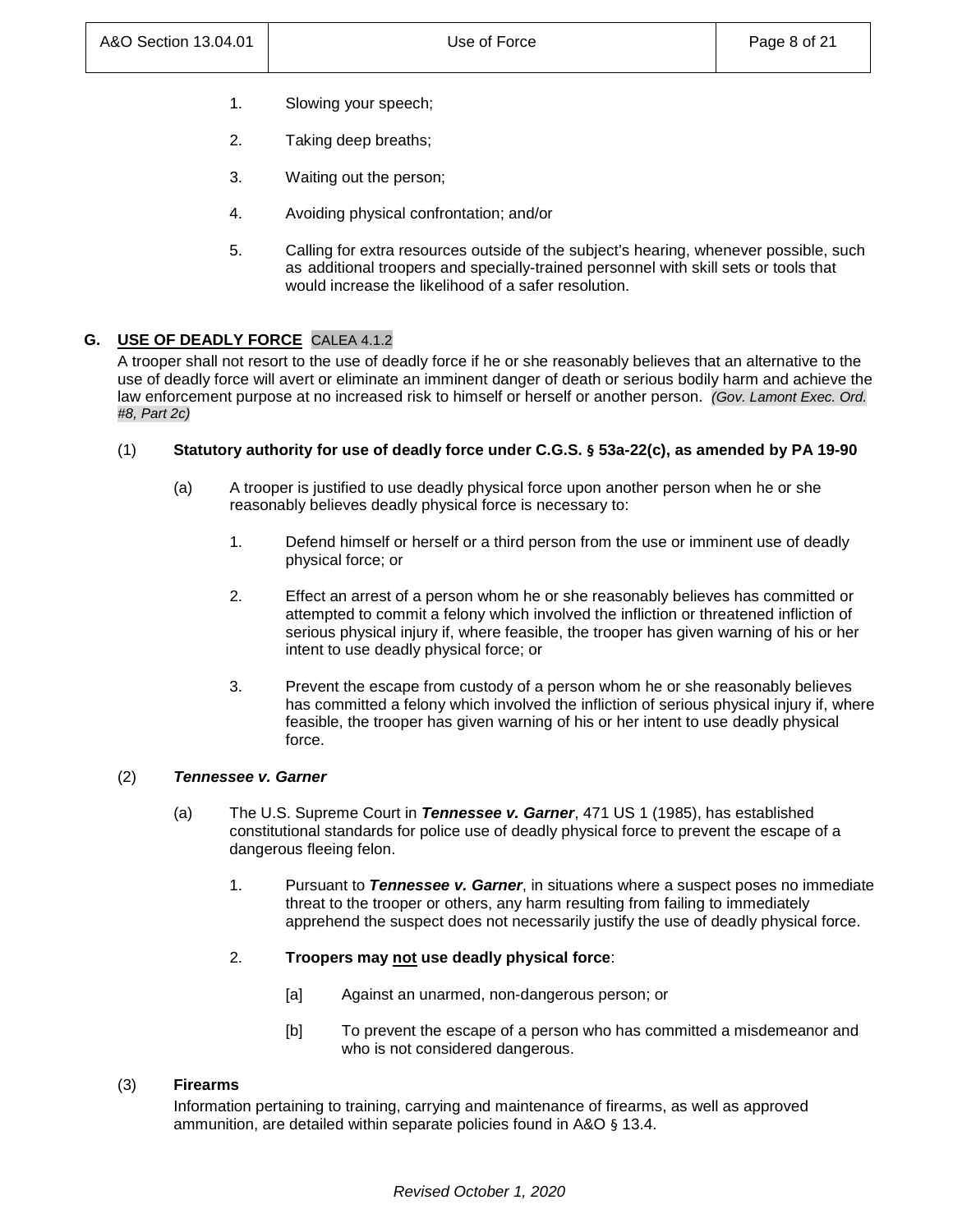#### (4) **Use of deadly force is authorized in certain situations to appropriately dispatch, destroy or disable:**

- (a) Any animal jeopardizing the safety of the public;
- (b) Any dog, which the trooper observes pursuing or worrying any deer, domestic animals or poultry;
- (c) An injured domestic animal if the trooper has the consent of the owner or has been requested to do so by a veterinarian. In any case, when a reasonable attempt to locate an owner has failed, the trooper may use his discretion to decide whether or not to kill an animal to relieve it of its suffering;
- (d) An injured wild animal or one who exhibits unusual or threatening behavior or exhibiting signs of rabies infection, or any species of wild animal which is known to be commonly a carrier of rabies (e.g., undomesticated raccoons, skunks, foxes, etc.); or
- (e) An inanimate object or device in any reasonably safe manner to eliminate or reduce a perceived present or imminent danger to the trooper or to the public.

## (5) **Verbal warnings prior to using deadly force**

Whenever it is reasonable and feasible and doing so will not unreasonably increase the risk of injury to the trooper or any other person, a verbal warning shall be given before a trooper intentionally uses deadly force against a person. *(Gov. Lamont Exec. Ord. #8, Part 2b)*

### (6) **Warning shots are prohibited** CALEA 4.1.3

Warning shots are a substantial danger to troopers and citizens alike and are not authorized by this department.

### (7) **Shooting into or at a moving motor vehicle**

### (a) **Considerations**

Shooting into or at a moving vehicle is generally ineffective and the involved hazards are always great.

- 1. Discharging of a firearm towards a vehicle will have limited ability to disable the vehicle.
- 2. Passengers in a vehicle for whom deadly force is inappropriate will be exposed to great risk.
- 3. If a violator is shot while driving, the un-piloted vehicle may become an uncontrolled hazard.
- (b) A trooper should minimize placing himself/herself in a position of vulnerability when confronting a suspect in a vehicle. When confronted by deadly force either emanating from or by a moving vehicle, where possible, as a first course of action, a trooper should attempt to remove himself/herself from the path of the moving vehicle or deadly force before considering to employ deadly force.

### (c) **Intentionally positioning oneself in front of a fleeing motor vehicle**

No trooper shall intentionally position his or her body in front of a fleeing motor vehicle, unless such action is a tactic approved by the Connecticut State Police Training Academy and such tactic is employed in a manner consistent with the trooper's training.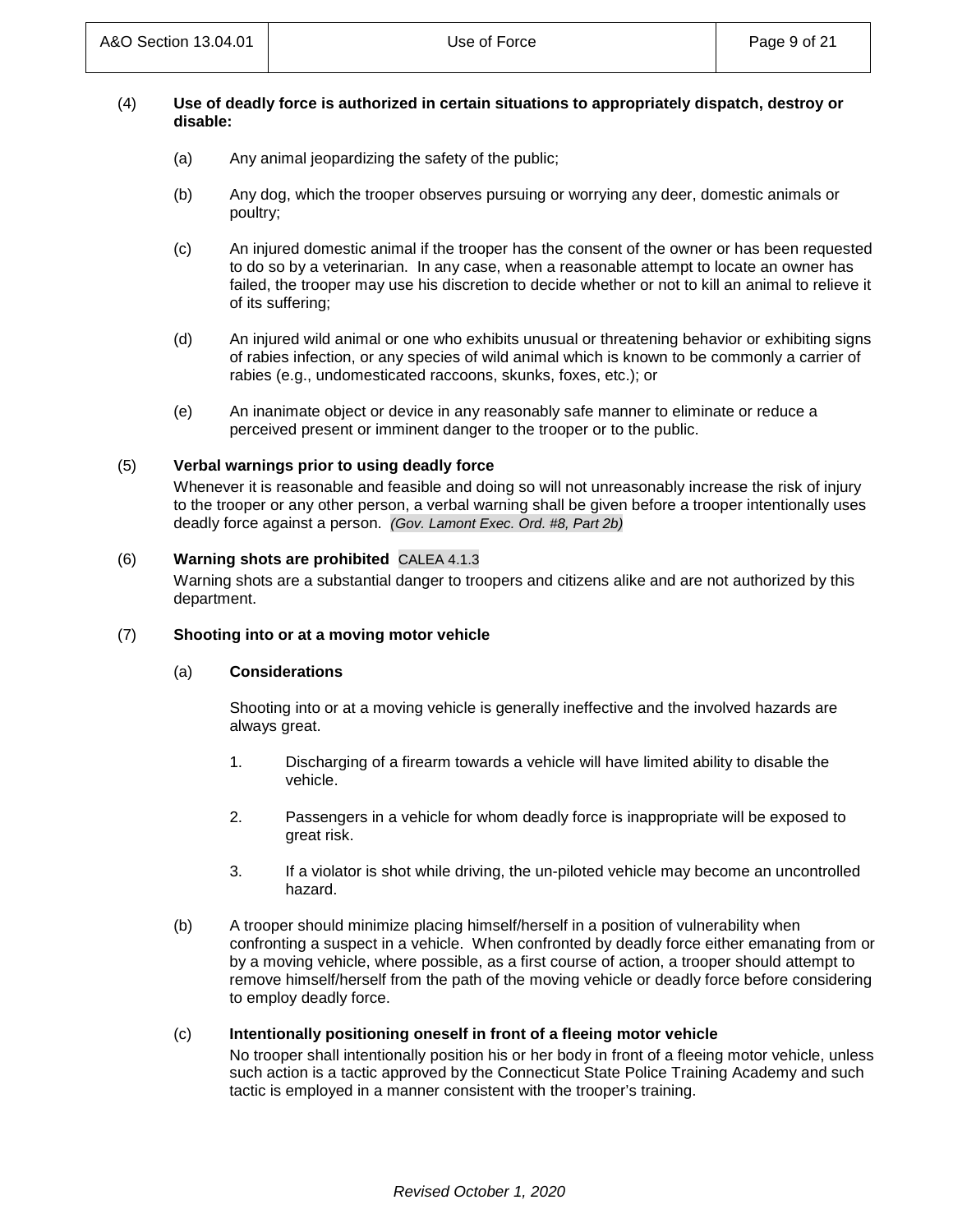- 1. Troopers and police officers should also avoid intentionally positioning his or her body in the potential path of travel any motor vehicle where there is a high likelihood that such vehicle will attempt to flee.
- (d) **Deadly force shall not be directed at a motor vehicle merely to disable a vehicle.**
- (e) **Troopers are prohibited from shooting at or into a moving vehicle unless the occupants of the vehicle pose a deadly threat** *by means other than the vehicle (Gov. Lamont Exec. Ord. #8, Part 2e)*

## (8) **Choke Holds and certain restraint methods** CALEA 4.1.6, 4.1.7

- (a) The Connecticut State Police Training Academy does not advocate or teach troopers to utilize choke holds or similar types of restraints that rely on cutting off the flow of oxygen to the brain.
- (b) Troopers are prohibited from utilizing choke holds, strangleholds or any other methods of restraint applied to the neck area or that otherwise impede the ability to breathe or restrict blood circulation to the brain of another person unless the application of deadly physical force is justified. *(Gov. Lamont Exec. Ord. #8, Part 1)*

# **H. USE OF LESS-LETHAL FORCE**

## (1) **Overview**

When de-escalation techniques are not effective or appropriate, a trooper may consider the use of less-lethal force to control a non-compliant or actively resistant individual. A trooper is authorized to use department-approved, less-lethal force techniques and issued equipment in order to:

- (a) Protect the trooper or others from immediate physical harm;
- (b) Restrain or subdue an individual who is actively resisting or evading arrest;
- (c) Bring an unlawful situation safely and effectively under control;
- (d) Thwart the acts of another person the trooper reasonably believes is about to commit suicide or to inflict serious physical injury upon himself/herself, to the extent that such actions are deemed to be necessary to thwart such result (C.G.S. § 53a-18(4));
- (e) Assist a licensed physician or psychologist, or person acting under such physician's or psychologist's direction, in administering necessary medical treatment (C.G.S. § 53a-18(5)); or
- (f) Lawfully seize evidence and prevent against the destruction of evidence.
	- 1. Troopers are discouraged from using force solely to prevent a person from swallowing evidence or contraband by means of ingestion, and shall not use any technique in these instances that impedes the ability to breathe or restrict blood circulation to the brain of another person.

### (2) **Use of physical force in making arrest or preventing escape (C.G.S. § 53a-22(b))**

A trooper, or other peace officer, is justified in using physical force upon another person when and to the extent that he or she reasonably believes it is necessary to:

(a) Effect an arrest or prevent the escape from custody of a person whom the trooper reasonably believes has committed an offense; or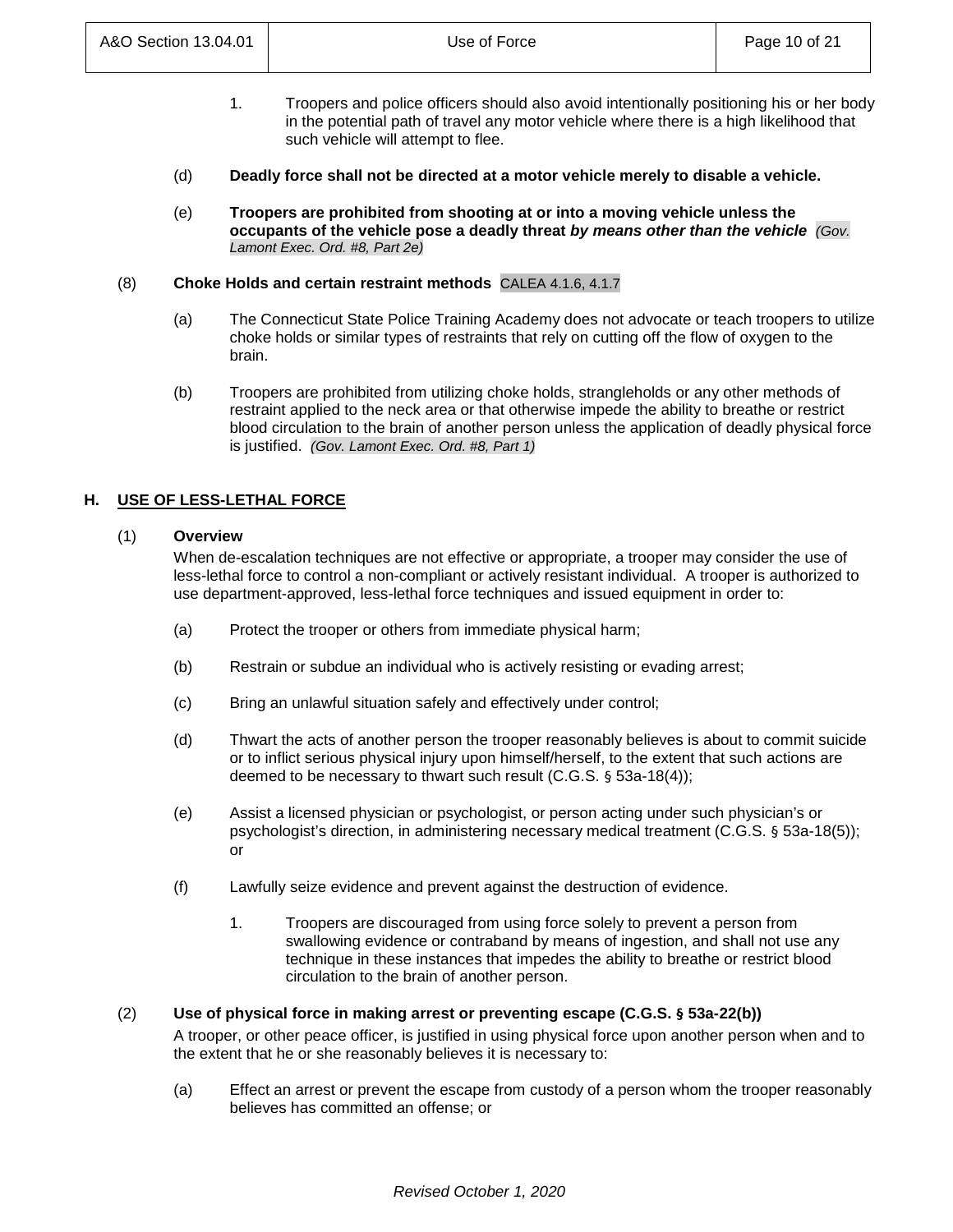(b) To defend the trooper or a third person from the use or imminent use of physical force while effecting or attempting to effect an arrest or while preventing or attempting to prevent an escape.

## **I. LESS-LETHAL FORCE WEAPONS** CALEA 4.1.4

## (1) **Baton**

The Monadnock Expandable Straight Baton is the department issued baton to troopers.

### (a) **Overview**

- 1. The issued straight baton is designed as an impact weapon designed for blocking, jabbing, striking or to apply control holds. How the baton is used shall be based upon the dynamic circumstances of the incident.
- 2. Issued and authorized batons can be an effective tool for crowd control, escort, and compliance when used properly and in the proper circumstances.
- 3. Black-jacks, brass knuckles, "slappers" or other similar impact type weapons are not authorized.

## (b) **Baton deployment considerations**

- 1. The straight baton is authorized for use whenever a subject is combative, assumes a fight stance, or indicates aggressive intent by other means (refer to the Use of Force: Threat Assessment and Response Management Matrix incorporated into this policy)
- 2. The straight baton may not be effective against a subject in certain circumstances, therefore troopers and officers should be prepared to gain control through other trained tactics and techniques to effect compliance with a lawful order.
- 3. Maintain or create a safe distance from the subject whenever possible.
- 4. Secure control of the subject and handcuff as soon as possible.
- 5. Do not strike with the straight baton once the subject becomes compliant.

### (c) **Baton carrying and maintenance**

- 1. While on-duty and in uniform, the trooper shall place the police straight baton in a holder located on the duty belt on the side opposite to where the firearm is carried ("support hand side").
- 2. Each trooper or officer issued a department straight baton shall ensure that it is kept clean, lightly oiled, and functional at all times.

### (d) **Police straight baton certification and recertification**

All troopers shall be trained and certified with the issued police straight baton.

- 1. The Monadnock Expandable Straight Baton Basic Training Course is the training program that shall be taught to all sworn department members as part of initial training.
	- [a] The Monadnock Baton Chart, located in section Q. at the end of this policy, shall be used to train sworn department members on where to effectively strike using the straight baton.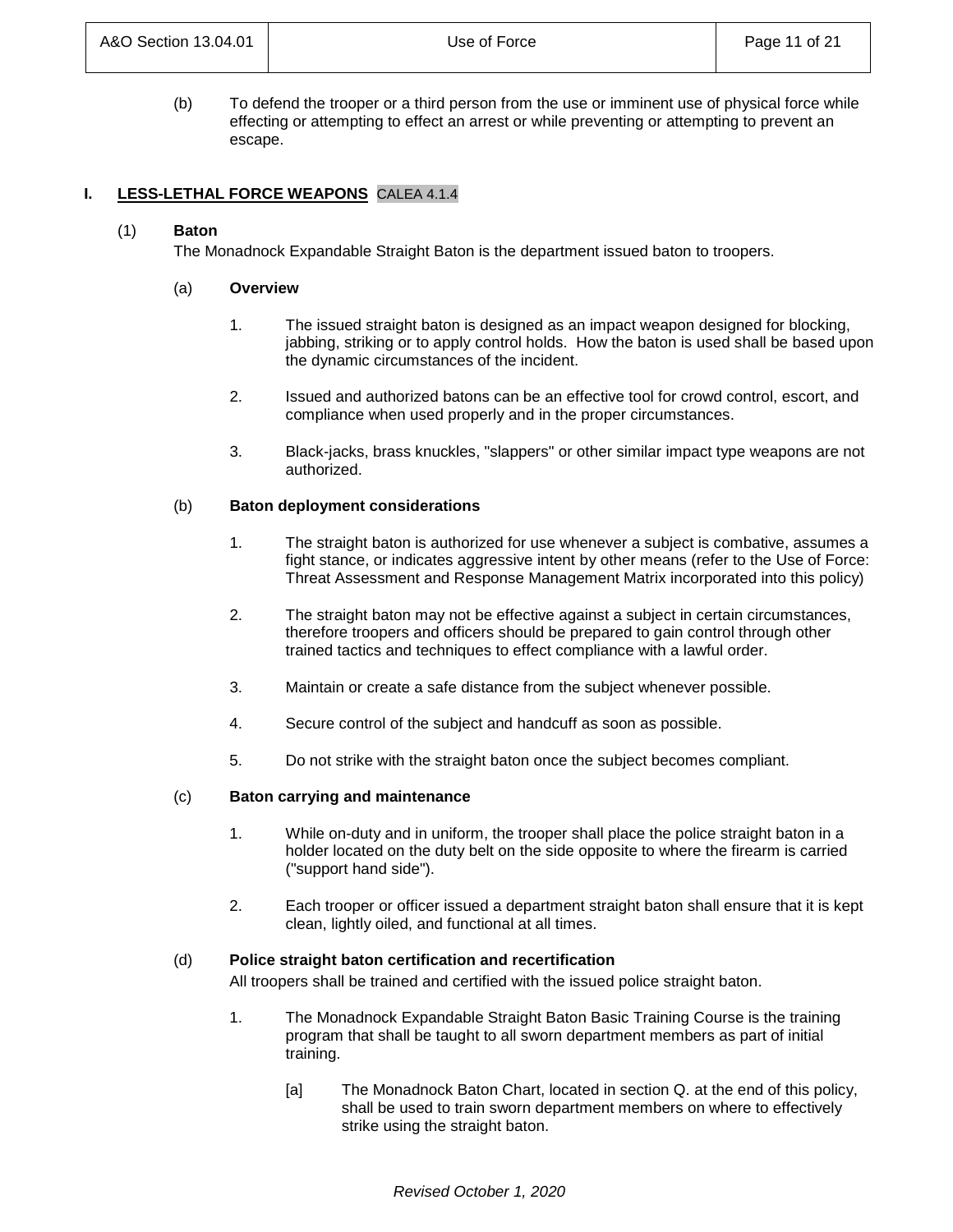- 2. The Training Academy shall determine, based on the agency's experience with the weapon in the field, the appropriate re-certification course of instruction that is required.
- 3. Each trooper who is assigned an additional baton (i.e. a riot baton) shall successfully complete an initial training program prior to issuance of such baton.

## (2) **Oleoresin Capsicum (OC) Spray**

OC Spray is an organically based (oleoresin capsicum) aerosol device designed to incapacitate an attacker without harmful side effects, and is a force option to be used consistent with department training, manufacturer's guidelines and consistent with the provisions of this policy. The current department issued OC Spray to troopers is Sabre Red.

## (a) **Overview**

OC Spray is intended to allow a trooper to gain a tactical advantage and aid in controlling a hostile subject by causing the subject's eyes to close and creating a distraction associated with the discomfort from the OC spray.

1. The effectiveness of the OC Spray may reduce the need for an escalation to other force options.

## (b) **OC spray deployment considerations**

- 1. OC Spray is authorized for use whenever a subject is combative, assumes a fighting stance, or indicates aggressive intent by other means (refer to the Use of Force: Threat Assessment and Response Management Matrix incorporated into this policy).
- 2. OC Spray may be ineffective against some subjects, so troopers should be prepared to react appropriately in these instances.
- 3. Normally, a one second spray to the face is sufficient. Some persons may require additional or slightly longer spraying.
- 4. Maintain or create a safe distance from the suspect whenever possible.
- 5. Gain control of the subject and handcuff as soon as it is possible to do so.
- 6. Do not spray OC Spray after resistance ceases.

### (c) **After-use procedures**

- 1. Immobilize the subject by handcuffing and conduct a search for weapons.
- 2. Alleviate any anxiety the subject may have by assuring him / her that the effects of the spray are temporary and that symptoms should disappear within 15-45 minutes.
- 3. Remove the subject promptly from the area in which the spray was used.
- 4. If a subject is wet from spraying, when possible, allow a few minutes for the OC Spray to dry before transporting.

### 5. **Continuously monitor the subject's physical condition**

- [a] Ask the subject whether he / she has a respiratory condition, such as asthma, bronchitis or emphysema.
- [b] If significant symptoms last longer than 45 minutes, especially in the eyes or respiratory system, seek prompt medical attention.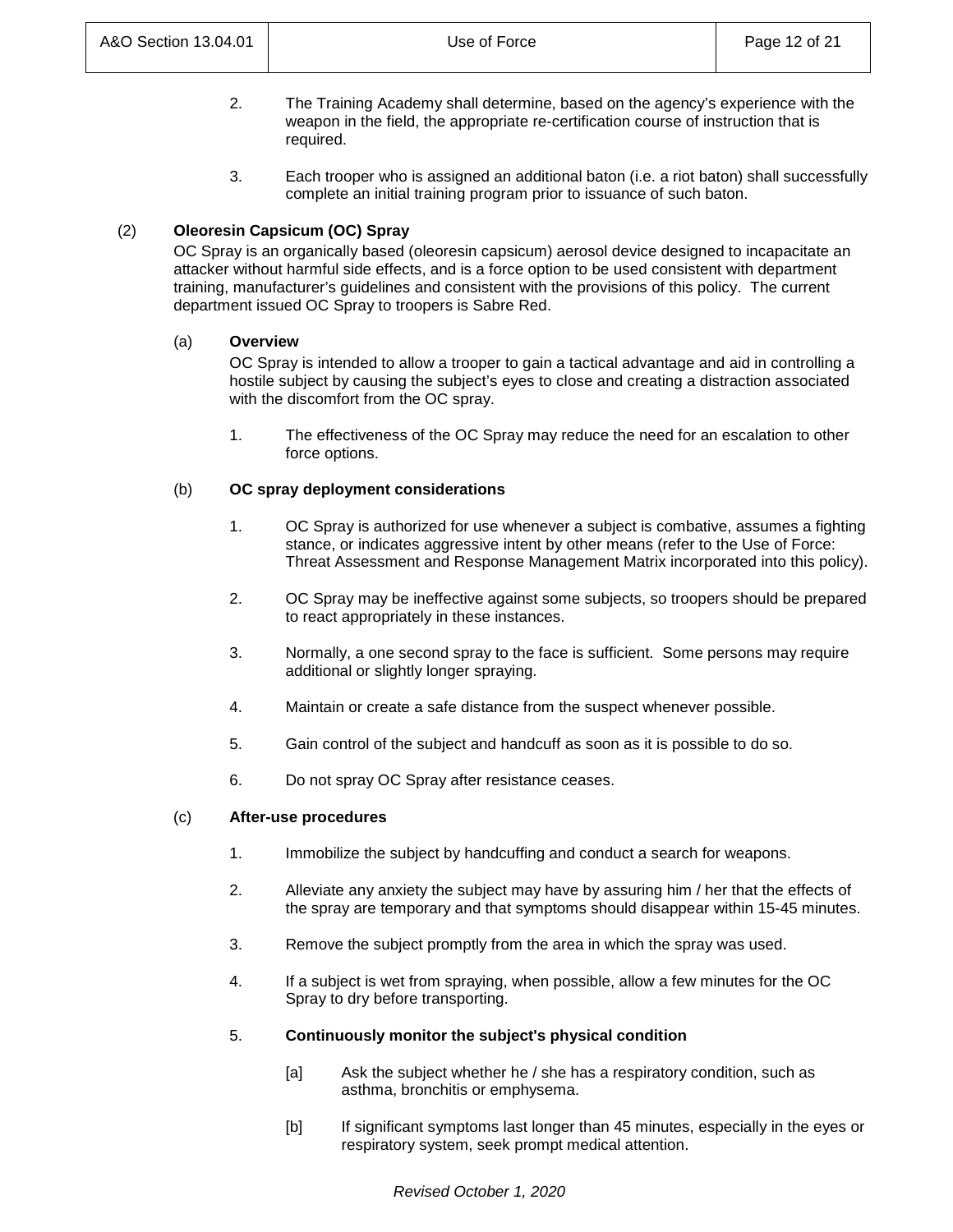- 6. Allow compliant subjects to clean OC Spray from their person after arrival at a physically secure prisoner processing area.
	- [a] Rinse the eyes with a sufficient flow of clean water for a duration of time until relief is received, and wash the area that was sprayed with soap and water to clean the OC Spray from the subject.
- 7. Non-compliant persons should have the OC Spray washed off as soon as it is safe to do so, or in such a manner as to minimize the risk of injury to police personnel.
- 8. If the subject will be detained, inform monitoring personnel that he or she has been sprayed.

## (d) **OC spray maintenance**

- 1. OC Spray should be shaken vigorously when first acquired and at least once a month thereafter. A one second test spray is recommended when issued a new canister.
- 2. OC Spray canisters should be replaced via the Connecticut State Police Training Academy prior to the expiration date located on the bottom of the canister. Expired OC Spray canisters should be disposed of in accordance with the Training Academy's guidelines.
- 3. OC Spray shall be stored at normal room temperatures and shall not be placed near excessive heat or an open flame. Prolonged exposure to sunlight or to temperatures of more than 120 degrees Fahrenheit may rupture the canister.
- 4. Prolonged exposure to below-freezing temperature may result in a slower discharge or short range.

### (e) **Carrying OC spray**

- 1. Troopers authorized to carry the issued OC Spray shall place it on the duty belt where it can be easily accessed.
- 2. OC Spray shall not be part of the Class A uniform.

### (f) **Certification and re-training**

- 1. Troopers shall complete the department OC Spray training course before carrying or using the department issued spray.
- 2. The Training Academy shall determine, based on the agency's experience with OC spray in the field, the appropriate re-certification course of instruction that is required.

### (3) **Conducted Electrical Weapons (CEW)**

- (a) The use of the CEW is authorized in situations where the subject is actively resisting a trooper's efforts to gain control of the incident, or imminently likely to do so, and where deployment of the CEW is reasonably likely to minimize the possibility of injury to the subject, all police officers involved, and/or other members of the public.
- (b) Detailed guidance regarding the use of CEWs is located in a separate policy in A&O § 13.4.

### (4) **Other less lethal force weapons**

The use of other issued less lethal weapons, such as those issued to specially trained troopers in the State Police Tactical Unit, is located at A&O § 13.4.4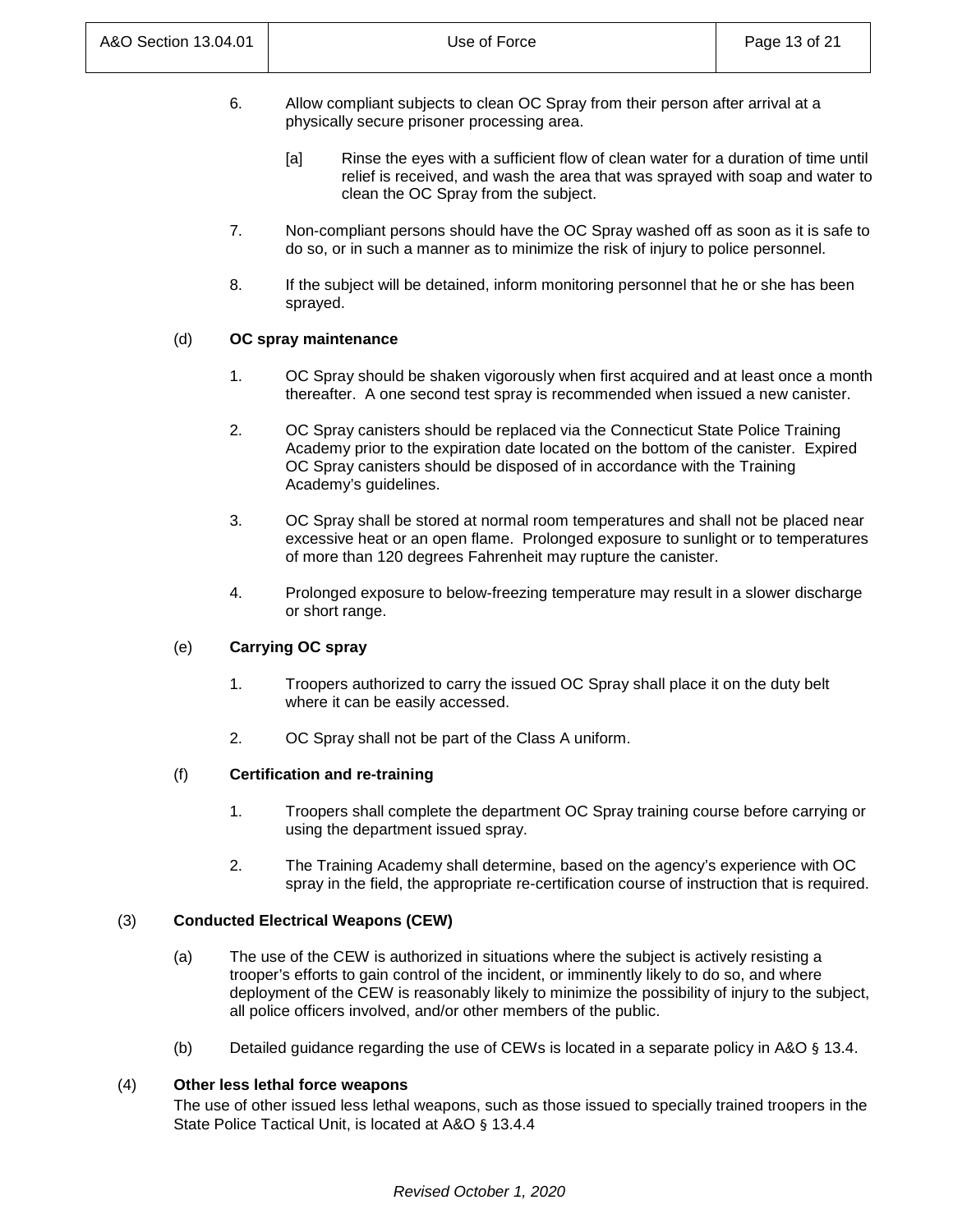# **J. USE OF FORCE: THREAT ASSESSMENT AND RESPONSE MANAGEMENT MATRIX**

No use of force decision can be accurately reduced to a simple diagram while adequately taking into consideration all of the facts and circumstances with which an officer is confronted when deciding what force is appropriately used in any given circumstances. As a result the below Use of Force Matrix should be considered only as a guide and a training aid in framing the use of force decision. *(Gov. Lamont Exec. Ord. #8, Part 2f)*

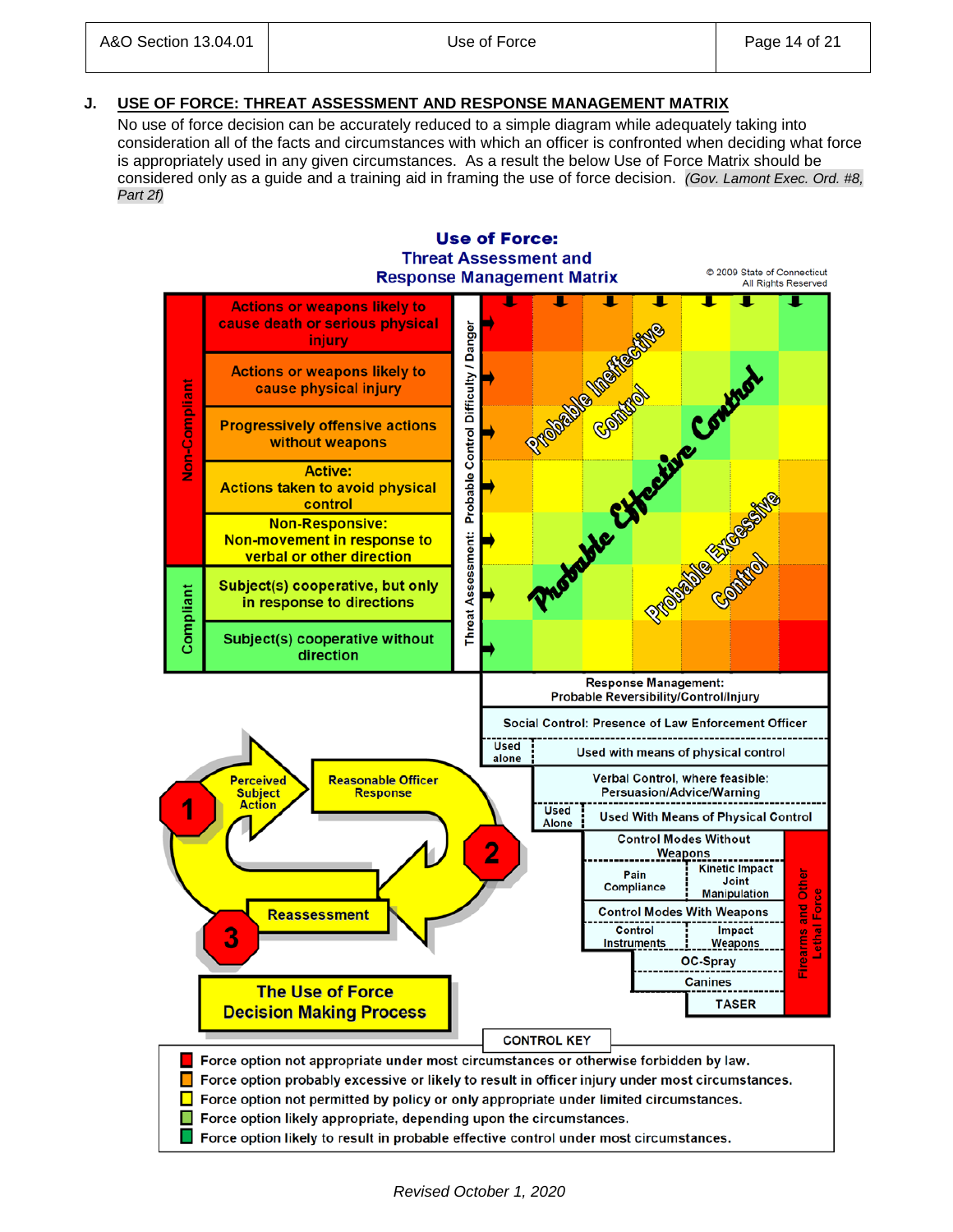The basic concepts underlying the Use of Force Matrix are:

- (1) All legitimate uses of force in a law enforcement or custodial setting are ultimately justified by an articulable need to exert some level of control over another person.
- (2) It is the subject's actions which dictate the quality and quantity of force used by an officer in response thereto in order to exert control.
- (3) The need to exert control over another person in a law enforcement or custodial setting is often characterized by rapid and unpredictable changes requiring the officer to continually reassess a subject's actions as well as his or her response to those actions.
- (4) A proper application of force in any given set of circumstances is as much influenced by the quality of the force applied, and by the timeliness with which it is applied, as it is by the quantity of force applied.
- (5) The decision to use force in a tactical environment is not progressive in nature. Rather, the use of force inquiry focuses on the reasonableness of the force options actually employed.
- (6) The use of force inquiry focuses not on what the most prudent course of action may have been, but instead whether the seizure actually effectuated falls within a range of conduct which is objectively reasonable. There exists no legal requirement to choose the one "correct" means of gaining control over a subject through the use of force.
- (7) The appropriateness of a use of force decision is properly judged on the basis of the reasonableness of an officer's perception of the subject's actions with which he was confronted at the time he or she made the decision to use force rather than upon absolute fact.
- (8) The appropriateness of a decision to employ a particular tool in response to a perceived threat depends on the degree of control which is reasonably likely to result based on all of the circumstances known to the officer at the time the tool is employed.
- (9) The degree of force which can be appropriately used to respond to a threat increases proportionally in relation to the degree of threat reasonably perceived by an officer, and to the immediacy of the response required.
- (10) The reversibility of a decision to use force is inversely proportional to the degree of force employed.
- (11) The greater the degree of force employed, the more likely it is that physical injury will result, and the resulting physical injury will be serious in nature.
- (12) The greater the probability of injury to a subject, the greater the potential for liability to the officer. The greater the probability that a particular technique will result in officer control, the greater the advantage for the officer.

## **K. SPECIAL CONSIDERATIONS**

### (1) **Use of non-traditional weapons in rare circumstances**

- (a) It is recognized that rare circumstances may arise in which a trooper reasonably believes that it would be impractical or ineffective to use any of the standard tools, weapons or methods provided by the department. A trooper may find it necessary, more effective or practical to improvise his or her response to rapidly unfolding conditions they are confronting.
- (b) In such circumstances, the use of any improvised device or method must nonetheless be objectively reasonable and utilized only to the degree necessary to achieve a lawful objective.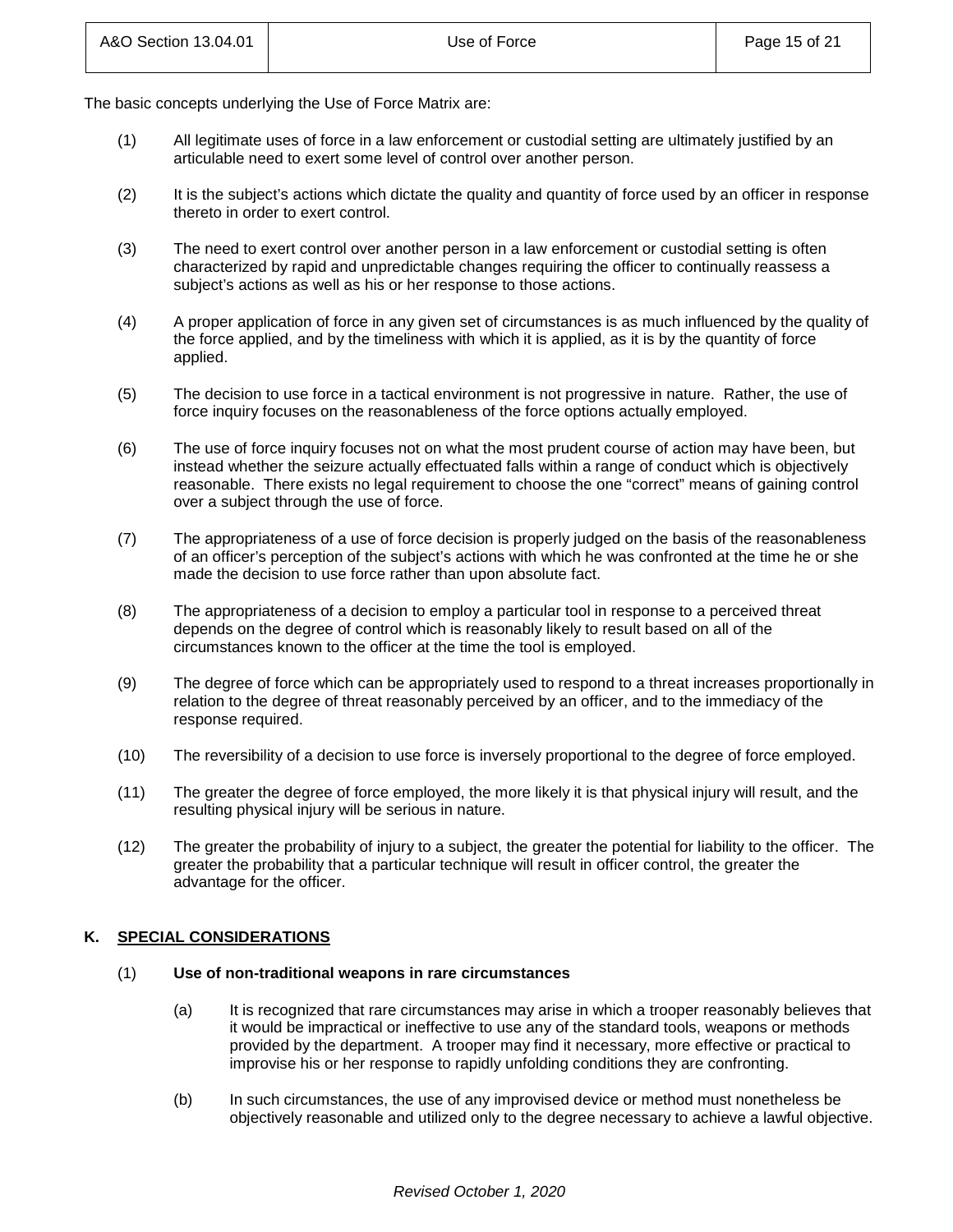Such circumstances shall be subject to the same force notification and reporting requirements as traditional methods, and will be subject to careful scrutiny.

### (2) **Positional asphyxia precautions**

- (a) When restraining subjects as part of an arrest or any custodial event, a trooper should make attempts to place a subject in a position that allows for adequate breathing, once that subject has been placed into custody and is considered under control.
- (b) When transporting subjects, consistent with A&O § 19.1.10, troopers shall not "hog-tie" or position a person using physical restraints in any position that is likely to result in serious injury or death, as from a position that might induce "positional asphyxia."

## (3) **Use of Physical Force by other persons**

Troopers must be aware that provisions of C.G.S. §§ 53a-18 through 53a-22, inclusive, that govern use of reasonable physical force and use of physical force in defense of person are applicable to persons other than police officers.

## **L. DUTY TO INTERVENE** CALEA 1.2.10

Troopers must recognize and act upon the duty to intervene to prevent or stop any other trooper or police officer, regardless of department affiliation, from using excessive or unreasonable force.

- (1) Any trooper, who while acting in his or her law enforcement capacity, witnesses another trooper or police officer use what the witnessing trooper objectively knows to be unreasonable, excessive or illegal force shall intervene and attempt to stop such other trooper or police officer from using such force. *(Gov. Lamont Exec. Ord. #8, Part 2d)*
- (2) Any trooper who witnesses another trooper or police officer use what the witnessing trooper objectively knows to be unreasonable, excessive or illegal force, or is otherwise aware of such use of force by another trooper or police officer shall verbally report, as soon as is practicable, such use of force to the duty supervisor, or when not appropriate, to the next highest ranking commanding officer.
	- (a) The commanding officer of the reporting trooper shall promptly contact the commanding officer of the trooper who was observed using force that was clearly beyond what is objectively reasonable so that appropriate investigative steps into that reported use of force can be taken.
	- (b) In the event that the unreasonable, excessive or illegal force act was committed by a police officer not employed by or affiliated with the Connecticut State Police, the law enforcement unit that employs the police officer is required to be notified.
		- 1. This shall be accomplished by the supervisor or commander who receives the initial report making notification through the chain of command to the Commanding Officer of the Division of State Police, or his/her designee, for prompt reporting to the Chief Law Enforcement officer of the law enforcement unit that employs the police officer(s) that were observed to have used the unreasonable, excessive or illegal force.
- (3) The initial verbal report shall be followed by a written memorandum to the attention of the reporting trooper's commanding officer within forty-eight (48) hours.
- (4) The intervention provisions of subsection L(1) above do not apply to any witnessing trooper who is operating in an undercover capacity at the time he or she witnesses another trooper or police officer use unreasonable, excessive or illegal force.
	- (a) However, troopers operating in an undercover capacity are still bound by all other provisions of this policy, including the reporting requirements set forth in subsection L(2) and L(3).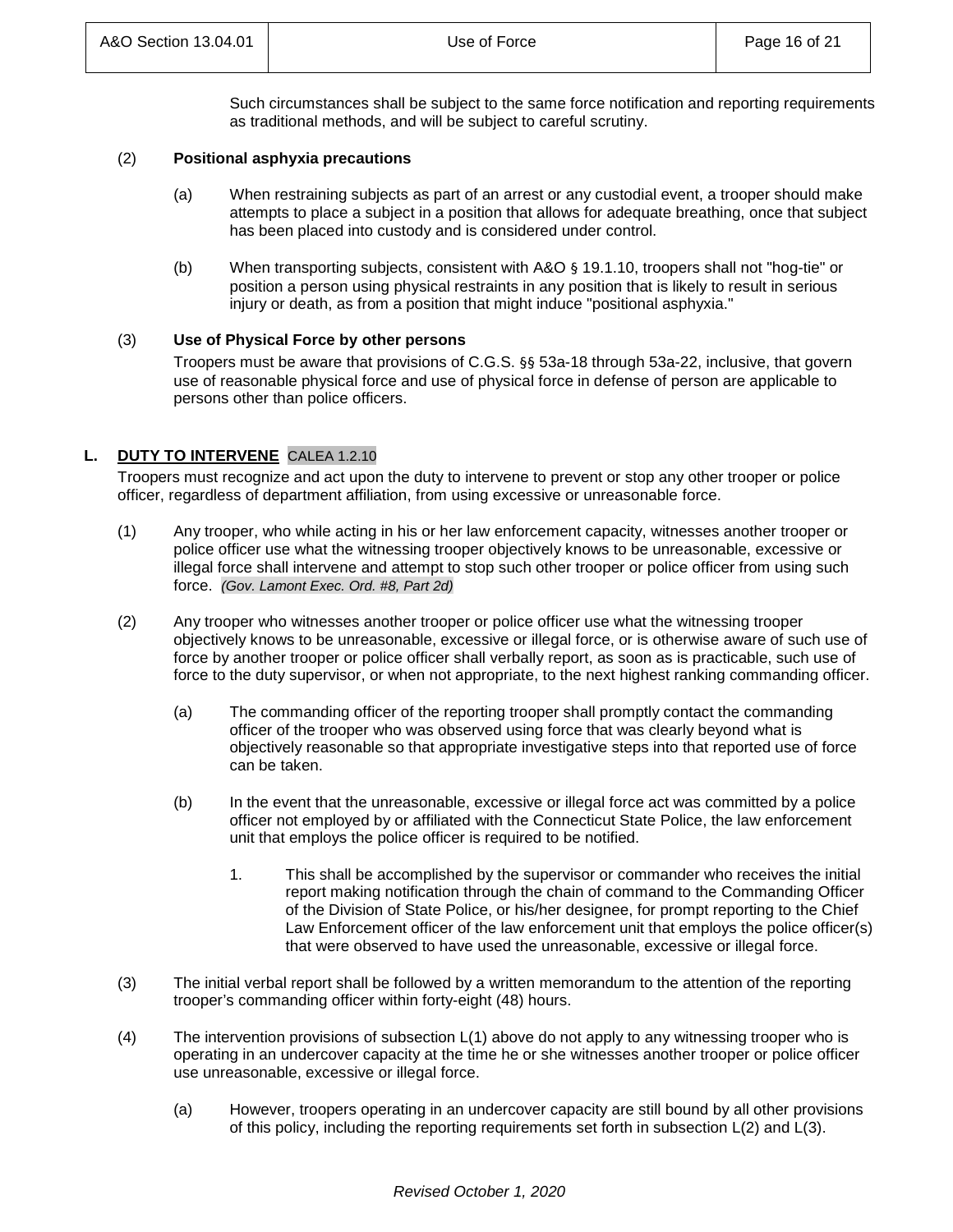- (5) Troopers are strongly encouraged to take a preventive approach, whenever possible, to prevent the use of excessive or unreasonable force by other troopers and police officers. Troopers observing behavior that suggests that another trooper is contemplating or about to apply unreasonable, excessive or illegal force should intercede before it rises to such a level, if feasible.
- (6) A trooper who intervenes against unreasonable, excessive or illegal use of force, reports misconduct related to use of force, or cooperates in an internal or other investigation regarding the use of force shall not be retaliated against for doing so.

## **M. RENDERING MEDICAL AID IN FORCE SITUATIONS** CALEA 4.1.5

- (1) Any time a person has visible injuries or complains of being injured as a result of force used against him/her by a trooper or other police actions, the trooper must take appropriate actions to provide medical care for the injured person. Appropriate medical aid shall be requested and rendered as soon as it is safe and practical to do so whenever an injury results from the use of deadly force, nondeadly force, or other police action incidents involving serious physical injury or death.
	- (a) Appropriate medical aid may include, but is not limited to:
		- 1. Increased observation of the subject to detect obvious changes in condition;
		- 2. Rendering of emergency care, rescue, and/or first aid to the extent of a trooper's training and/or certification;
		- 3. Assist in flushing chemical agents from the subject's eyes;
		- 4. Securing the scene to protect the subject from any further injury;
		- 5. Evaluation by Emergency Medical Services (EMS) personnel; and
		- 6. Aid by medical professionals, as applicable.
	- (b) In instances when obvious severe injuries have occurred, medical distress is apparent, or the individual is unconscious, the trooper shall ensure that emergency medical services are activated.
- (2) Additionally, troopers shall promptly notify troop dispatch and ensure the scene/duty supervisor is made aware of any instance in which an individual is injured, complains of injury, requests medical attention, or appears to be in medical distress following the application of force, or from any attempt of police personnel to control or take an individual into custody.
	- (a) Also refer to A&O § 22.3 for additional requirements in reporting injuries resulting from the use of department canines.
- (3) Involved troopers and witnessing troopers shall document the facts and circumstances of the injuries/complaints of injury, and the medical aid rendered in his or her written arrest/incident report, and in any other reports as directed by the duty supervisor.

## **N. NOTIFICATION AND DOCUMENTATION OF THE USE OF FORCE** CALEA 4.2.1

- (1) Troopers shall report to the on-duty shift supervisor as soon as feasible anytime a trooper:
	- (a) Discharges a firearm for other than training or recreational purposes or to dispatch an animal; CALEA 4.2.1a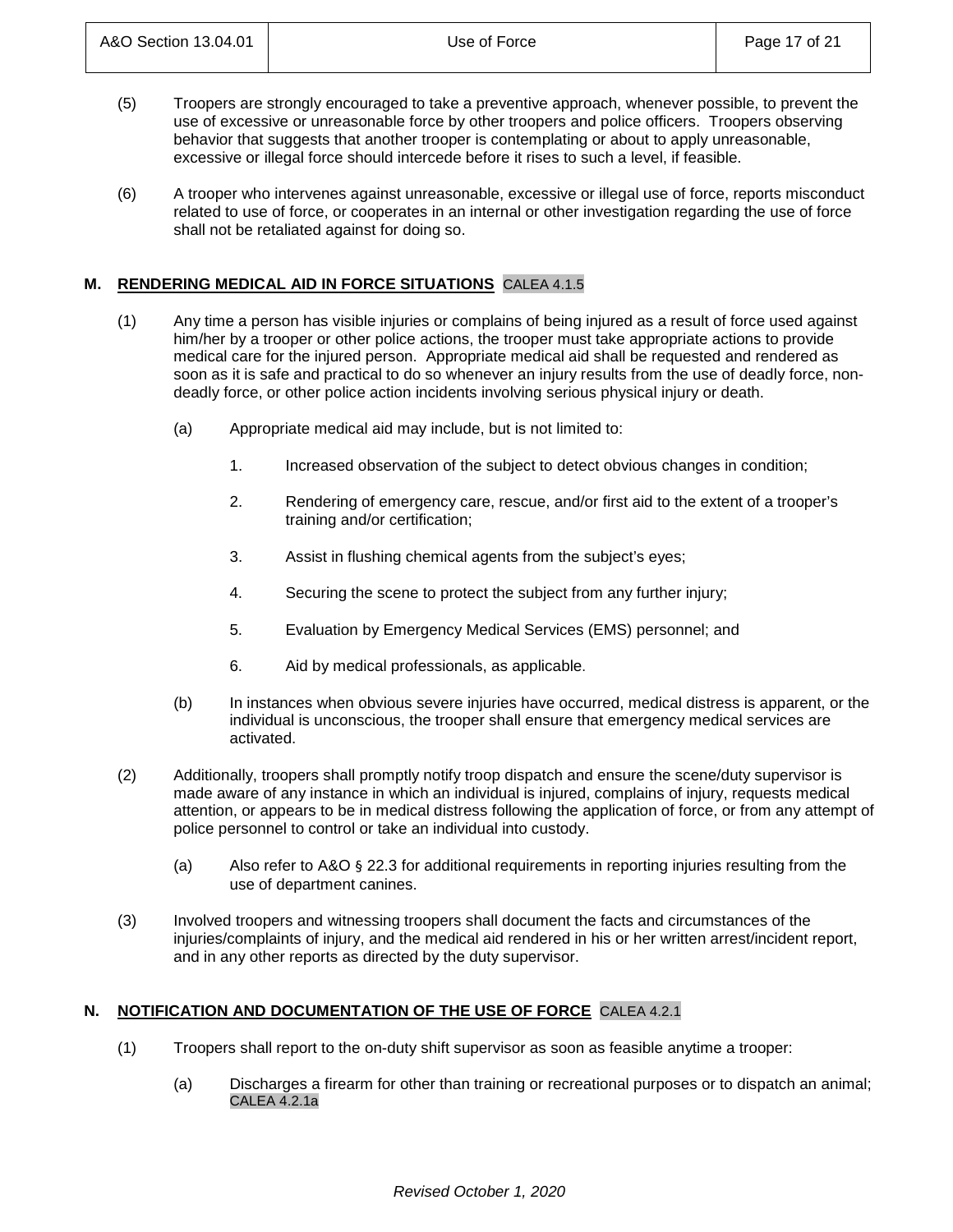- (b) Takes action that results in, or is alleged to have resulted in, the injury or death of another person; CALEA 4.2.1b
- (c) Applies force through the use of lethal or less than lethal weapons including a department canine; or CALEA 4.2.1c
- (d) Applies weaponless physical force, other than: CALEA 4.2.1d
	- 1. Reasonable holding, restraining or positioning of an individual necessary to apply handcuffs and other restraints, unless injury or death occurs or injury is alleged; or
	- 2. Necessary physical touching or guiding of an individual intended to effect compliance with a lawful command, which is applied in such a manner as to be reasonable and which is not intended to cause physical injury, and does not cause injury or result in an allegation of injury.
- (e) Points a firearm at a subject, or points a conducted electrical weapon (CEW), whether in arc mode or the illumination of a laser sight onto a subject, as a show of force. *(Gov. Lamont Exec. Ord. #8, Part 2g)*
- (f) Observes or receives a report of any injury or complaint of injury to a prisoner in State Police custody, a person otherwise under the control of the State Police, or a person who is in the process of actively being taken into custody or control by the State Police.
- (2) Each trooper involved in a use of force incident, show of force incident, or any other incident described in subsection N(1) above shall prepare a written report in the field reporting system thoroughly documenting the actions taken by the trooper during the course of the incident, the facts and circumstances that led the trooper to take such actions, and any other pertinent observations.
- (3) Each trooper witnessing a use of force incident, show of force incident, or any other incident described in subsection N(1) above shall also prepare a written report in the field reporting system thoroughly documenting their observations and actions, as well as any other pertinent information related to the incident.
- (4) All use of force, show of force, and injury to prisoner incidents involving troopers shall be investigated by a State Police supervisor who is not an involved party in the incident, and submitted through the chain of command for review.
	- (a) Refer to A&O § 13.04.03 for specific guidelines on conducting investigations into the use of force.
	- (b) Serious physical injury, life threatening injuries, or fatal injuries sustained by anyone involved in the application of force shall be further guided by the required investigative procedures outlined in A&O Chapter 5, ensuring that form DPS-449-C is also completed.

## (5) **Notification to the Commissioner** CALEA 11.3.3

A timely notification shall be made to the DESPP Commissioner through the chain of command by the trooper's immediate supervisor whenever:

- (a) **A trooper or police officer operating under the authority of DESPP (e.g. constables, task force officers) is shot**;
- (b) **Shots are fired by a trooper or police officer operating under the authority of the Division of State Police** while effecting an arrest, engaging in vehicle pursuit, or in defense of himself/herself or others; or
- (c) **A department firearm or approved personal firearm is accidentally discharged**; or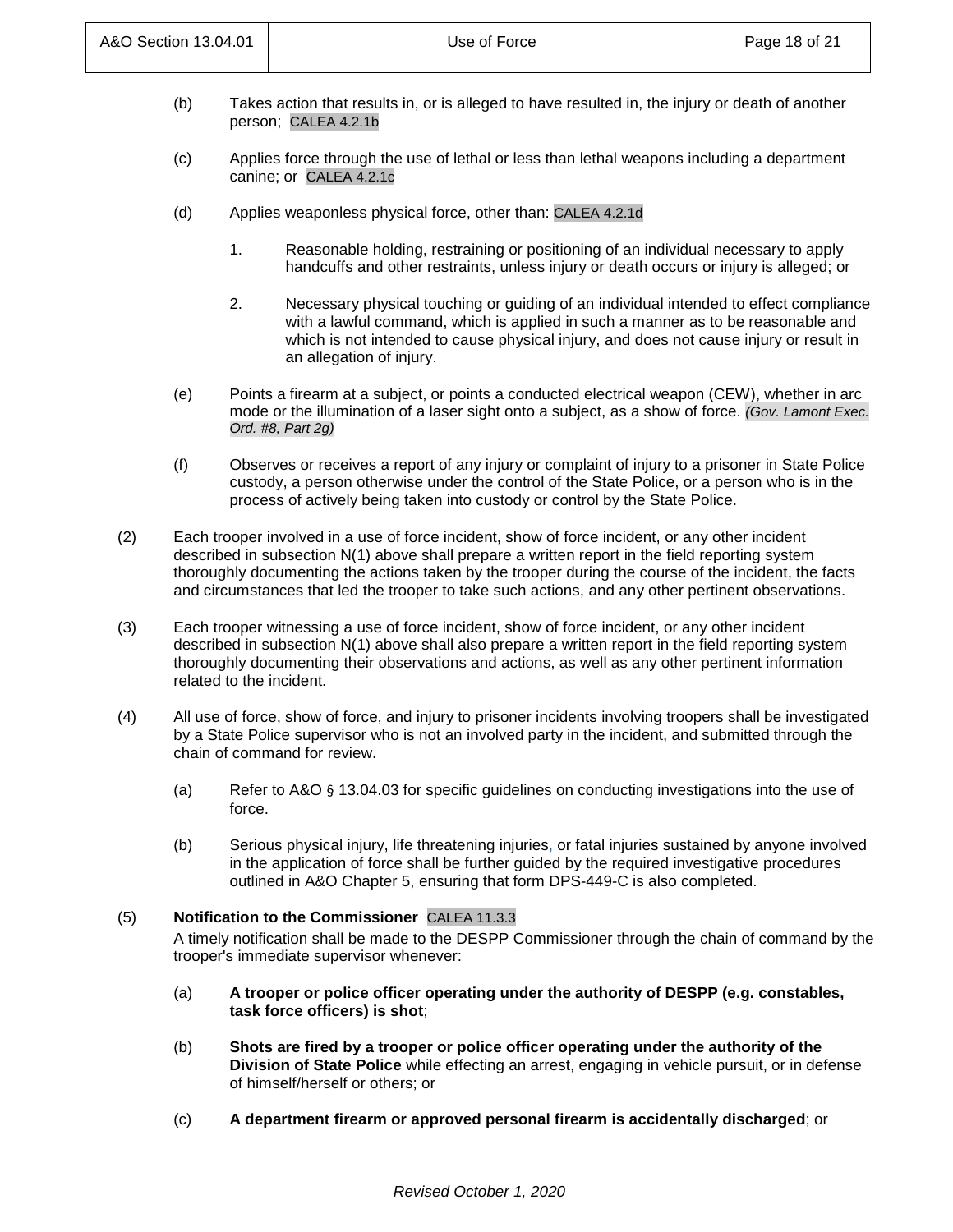(d) The death of any person in the care, custody or control of any person or entity under the jurisdiction of DESPP occurs.

Refer to A&O Chapter 5 and A&O § 13.4.3 for internal investigation requirements pertaining to these instances.

# **O. NON-DISCIPLINARY RELIEF OF DUTY** CALEA 4.2.3

Any trooper, sworn officer, auxiliary trooper, town police officer serving under state police jurisdiction in the Resident Trooper Program, task force officer operating under DESPP authority, or civilian acting in an official capacity ("employee"), whose action(s) or use of force in an official capacity results in death or serious physical injury to another person shall be assigned to administrative duties pending the outcome of a DESPP administrative review of his/her action(s).

## (1) **Removal from operational duty assignment for troopers** CALEA 26.3.7

Pending the outcome of an administrative review and any pertinent investigation, any trooper whose official actions results in death or serious injury to another person shall be removed from operational duty and placed in a meaningful administrative assignment. Each such incident will be reviewed as promptly as possible to minimize the impact on the trooper.

- (a) The administrative assignment will be determined after consultation with the trooper's commanding officer, the STOPS Unit, union representatives, or other counselors involved, if any.
- (b) Such administrative assignment may include overtime opportunities within the administrative position (i.e., Background Investigation Unit, Special Licensing and Firearms Unit, Offender Registry, etc.).
- (c) Such administrative assignment shall not include work in a patrol capacity.

## (2) **Return to active duty assignment**

The involved trooper will ordinarily be returned to active duty after a DESPP inquiry if the inquiry finds that the incident did not involve a violation of A&O Manual policy. The DESPP inquiry will ordinarily be concluded within two (2) months.

- (a) Other than those cases where DESPP's inquiry has led to a conclusion of misconduct or potential employee misconduct, if the trooper remains in the administrative assignment for an extended period, in excess of two (2) months, the trooper will be eligible for special duty opportunities consistent with Special Duty guidelines.
- (b) DESPP reserves the right to keep the involved trooper in the administrative assignment beyond the two-month period if investigations are still pending and/or the facts and issues in the particular case so warrant.
- (c) There will be no negative impact on transfers, selection to specialized units and/or promotion to any trooper solely by virtue of the trooper's placement on such an administrative assignment.
- (d) The trooper shall submit to a fitness for duty examination prior to returning to full duty.

## **P. TRAINING**

## (1) **Prerequisites to Carrying Weapons and Using Force**

(a) A trooper may use various weapons / less than lethal weapons within the scope of his or her Connecticut State Police duties only after receiving all the requisite training to include: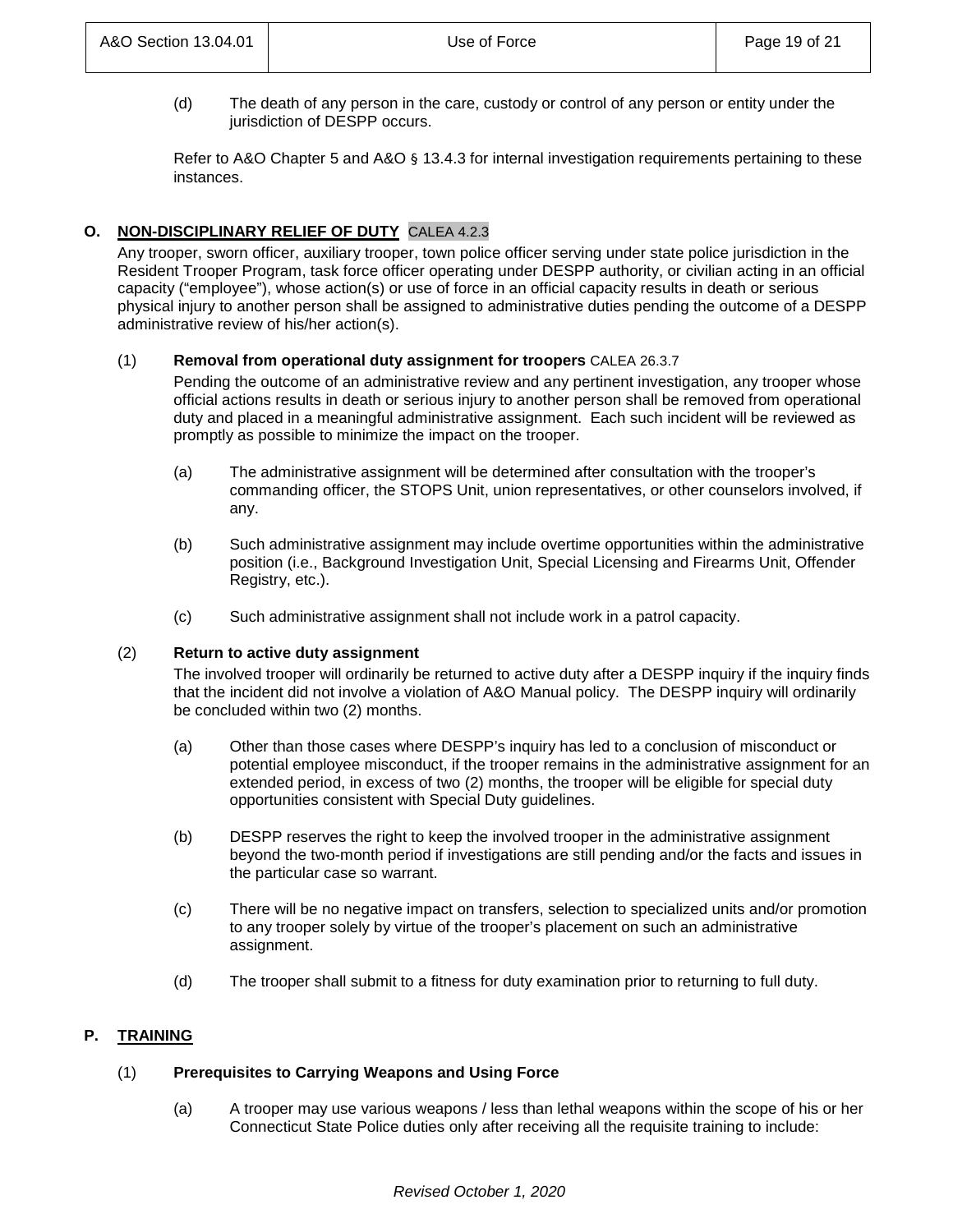- 1. Initial training and demonstrated proficiency with the weapon or technique. CALEA 4.3.2
- 2. A copy of the policy that addresses the use of the weapon or technique.
- 3. Training on the policy that addresses the use of the weapon or technique.
- (b) Any other Use of Force policies shall also be provided to troopers prior to initial authorization to carry weapons or use force. Such policy receipts and curriculum delivery shall be documented utilizing form DESPP-5500-C, Use of Force Policy and Procedures Acknowledgement form, and/or by any available electronic method as determined by the Commander of the State Police Training Academy. CALEA 4.3.4

## (2) **In-Service training requirements** CALEA 4.3.3

- (a) At least annually, all troopers authorized to carry weapons shall receive in-service training on the department's use of force policies, along with any relevant statutory changes and significant court rulings.
	- 1. Annual in-service shall also include a review of definitions/explanations of any conditional terms used in qualifying policies on use of lethal force.
- (b) At least annually, all troopers authorized to carry weapons shall demonstrate proficiency with all approved lethal weapons and conducted electrical weapons that the trooper is authorized to use.
- (c) In-service training of troopers in regards to other less-lethal weapons and weaponless control techniques shall occur at least every two (2) years.
- (d) Periodic training that reinforces the importance of and provides techniques for de-escalation shall occur at least every two (2) years.
- (e) Training that enhances troopers' discretion and judgment in utilizing less-lethal and deadly force in accordance with this policy should also be considered.

### (3) **Additional considerations**

- (a) Proficiency training must be monitored by a certified weapons or tactics instructor; CALEA 4.3.3a
- (b) Training and proficiency must be documented; and CALEA 4.3.3b
- (c) Any trooper failing to demonstrate proficiency with a weapon shall not be returned to duty with that weapon until such time as proficiency is demonstrated and documented. CALEA 4.3.3c

## **Q. APPENDIX – MONADNOCK BATON CHART**

On the following page is a color-coded diagram that displays the potential level of risk of physical trauma to a human body that is subjected to the application of baton techniques, depending upon the area of the body to which the technique is applied.